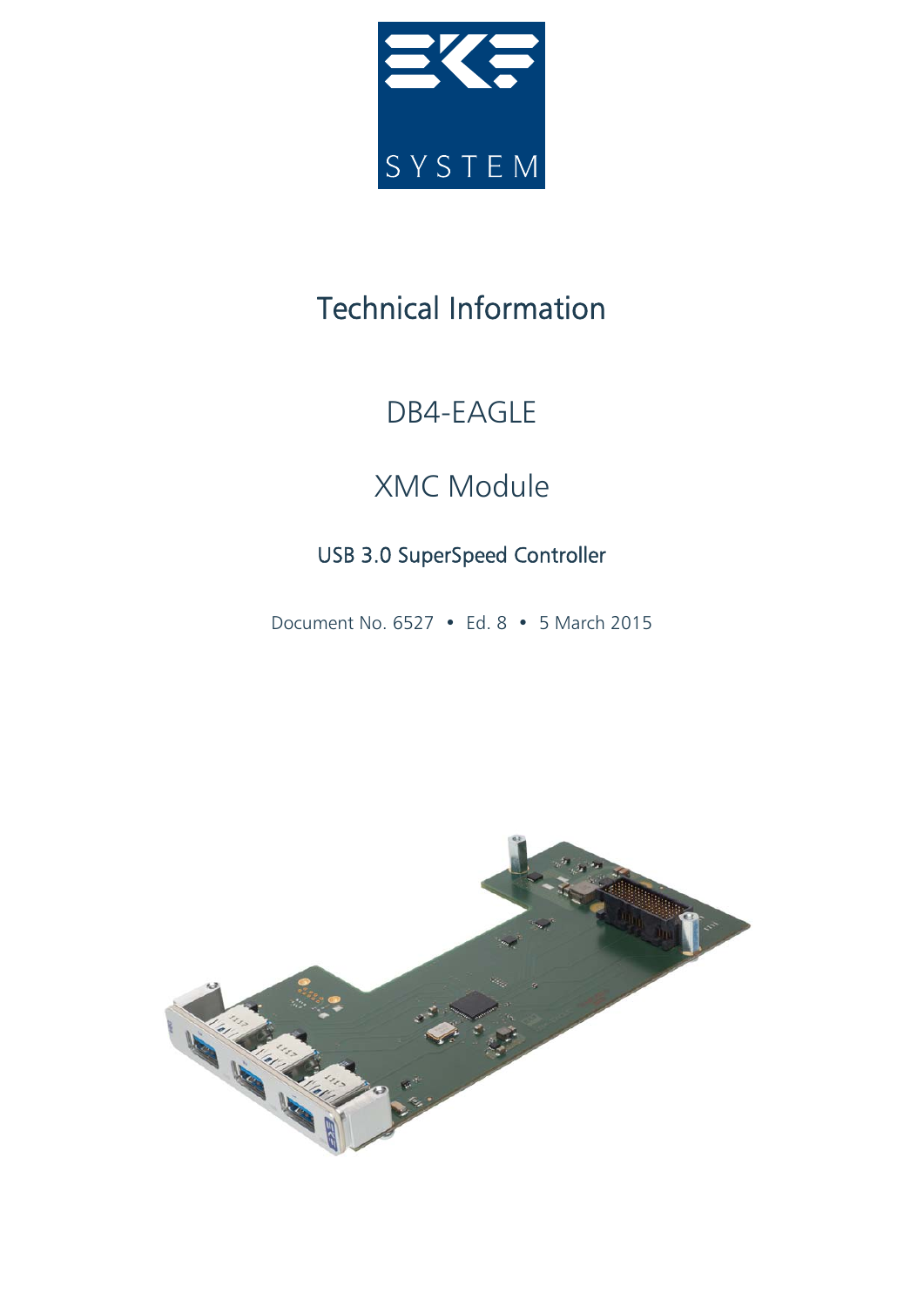## Contents

| <b>Trade Marks</b><br><b>Standards</b> | 6<br>$\overline{7}$<br>10<br>11<br>12  |
|----------------------------------------|----------------------------------------|
|                                        | 13<br>13<br>13<br>13<br>14<br>15<br>16 |
|                                        | 17<br>17<br>20                         |
|                                        | 23                                     |
|                                        | 23                                     |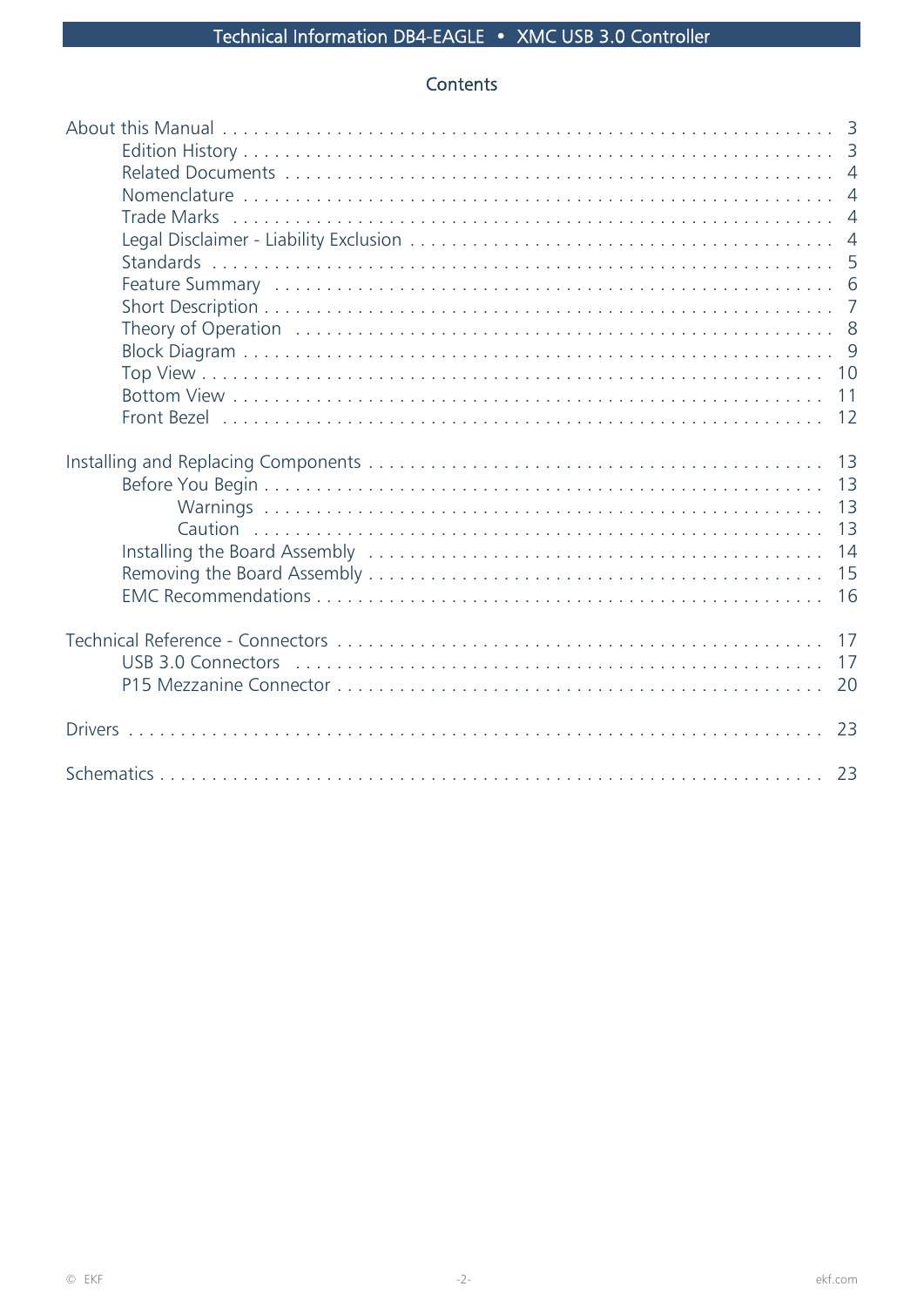## About this Manual

This manual is a short form description of the technical aspects of the DB4-EAGLE, required for installation and system integration. It is intended for the advanced user only.

## Edition History

| Ed.            | Contents/Changes                                                                              | Author           | <b>Date</b>     |
|----------------|-----------------------------------------------------------------------------------------------|------------------|-----------------|
| $\mathbf{1}$   | Technical Information DB4-EAGLE, english, preliminary edition<br>Text #6527, File: db4 ti.wpd | jj               | 12 October 2011 |
| $\mathcal{P}$  | Addred photos                                                                                 | jj               | 6 February 2012 |
| 3              | Addred photos showing internal USB connector                                                  | jj               | 29 March 2012   |
| $\overline{4}$ | Addred photo showing DB4-EAGLE on a SK2-SESSION carrier card                                  | jj               | 30 March 2012   |
| $5^{\circ}$    | Added photos SK2-SESSION                                                                      | jj               | 4 April 2012    |
| 6              | Added photo SK2-SESSION w. DB4-EAGLE exploded view                                            | jj               | 5 April 2012    |
| $\overline{7}$ | Added images XMC 2.0 connector                                                                | $\mathbf{II}$    | 13 August 2014  |
| 8              | Changed operating temperature to industrial                                                   | $\left  \right $ | 5 March 2015    |



DB4-EAGLE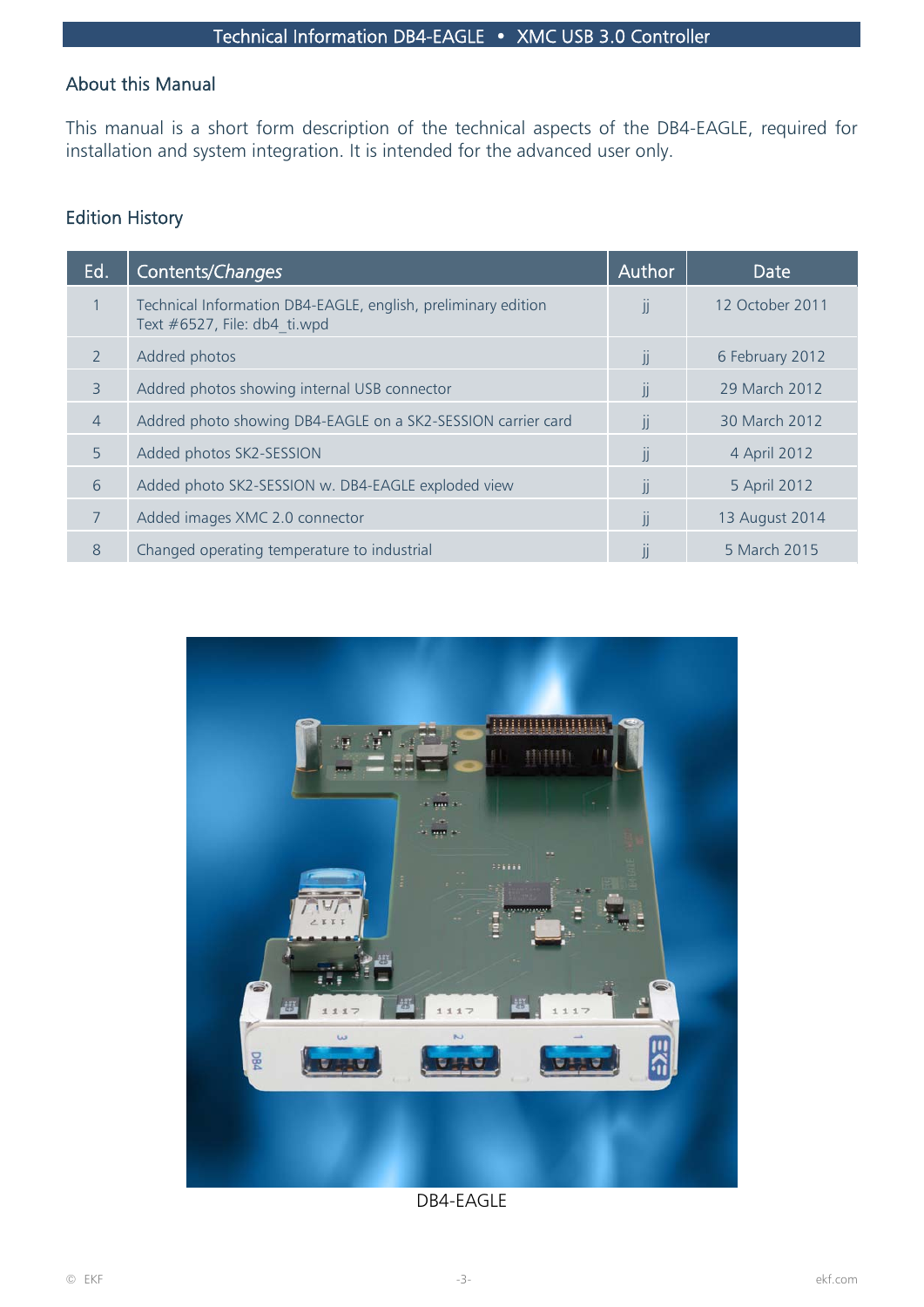#### Related Documents

| <b>Related Information</b>                      |                                    |  |  |
|-------------------------------------------------|------------------------------------|--|--|
| DB4-EAGLE Home                                  | www.ekf.com/d/dusb/db4/db4.html    |  |  |
| CCK-MARIMBA XMC Carrier Side Board              | www.ekf.com/c/ccpu/cck/cck_tie.pdf |  |  |
| SK2-SESSION CompactPCI® Serial XMC Carrier Card | www.ekf.com/s/serial.html          |  |  |

#### Nomenclature

Signal names used herein with an attached '#' designate active low lines.

#### Trade Marks

Some terms used herein are property of their respective owners, e.g.

- ▶ CompactPCI, CompactPCI PlusIO, CompactPCI Serial: ® PICMG
- < Windows: ® Microsoft
- EKF, ekf system: ® EKF

EKF does not claim this list to be complete.

#### Legal Disclaimer - Liability Exclusion

This document has been edited as carefully as possible. We apologize for any potential mistake. Information provided herein is designated exclusively to the proficient user (system integrator, engineer). EKF can accept no responsibility for any damage caused by the use of this manual.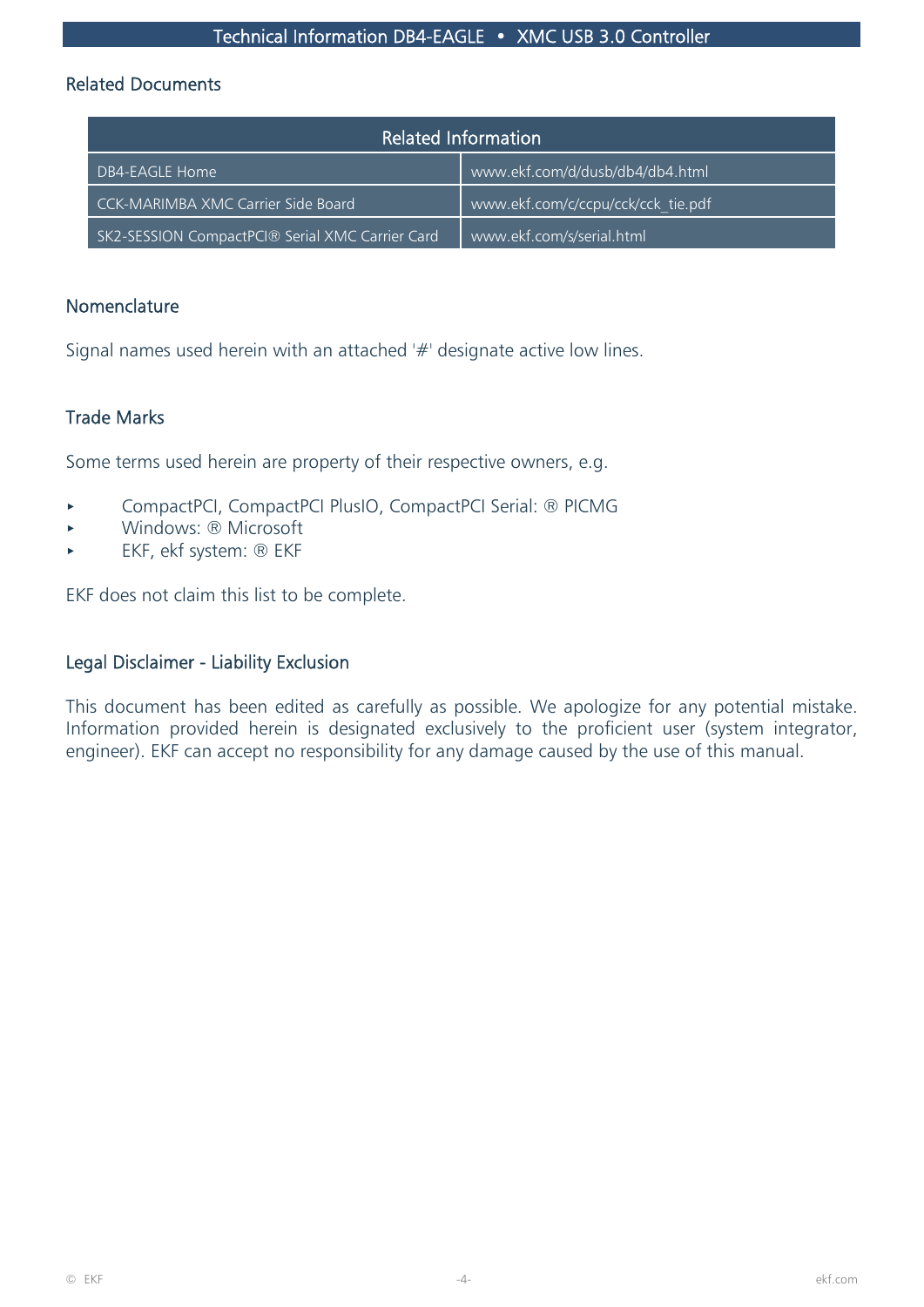## Standards

| <b>Reference Documents</b>   |                                                                                             |                |  |
|------------------------------|---------------------------------------------------------------------------------------------|----------------|--|
| <b>Term</b>                  | <b>Document</b>                                                                             | Origin         |  |
| CompactPCI®                  | CompactPCI Specification, PICMG® 2.0 R3.0, Oct. 1, 1999                                     | www.picmg.org  |  |
| CompactPCI®<br>PlusIO        | CompactPCI PlusIO Specification, PICMG® 2.30 R1.0,<br>November 11, 2009                     | www.picmg.org  |  |
| CompactPCI®<br>Serial        | CompactPCI Serial Specification, PICMG® CPCI-S.0 R1.0,<br>March 2, 2011                     | www.picmg.org  |  |
| PCI Express®                 | PCI Express® Base Specification 3.0                                                         | www.pcisig.com |  |
| <b>USB</b>                   | Universal Serial Bus Specification 3.0 & 2.0                                                | www.usb.org    |  |
| <b>xHCI</b>                  | eXtensible Host Controller Interface for Universal Serial Bus<br>(xHCl) Rev. 1.0 2010-05-21 | www.intel.com  |  |
| <b>XMC</b><br><b>XMC 2.0</b> | ANSI/VITA 42.0 & 42.3, IEEE P1386.1 / Draft 2.4 & Draft 2.4a<br>ANSI/VITA 61                | www.vita.com   |  |

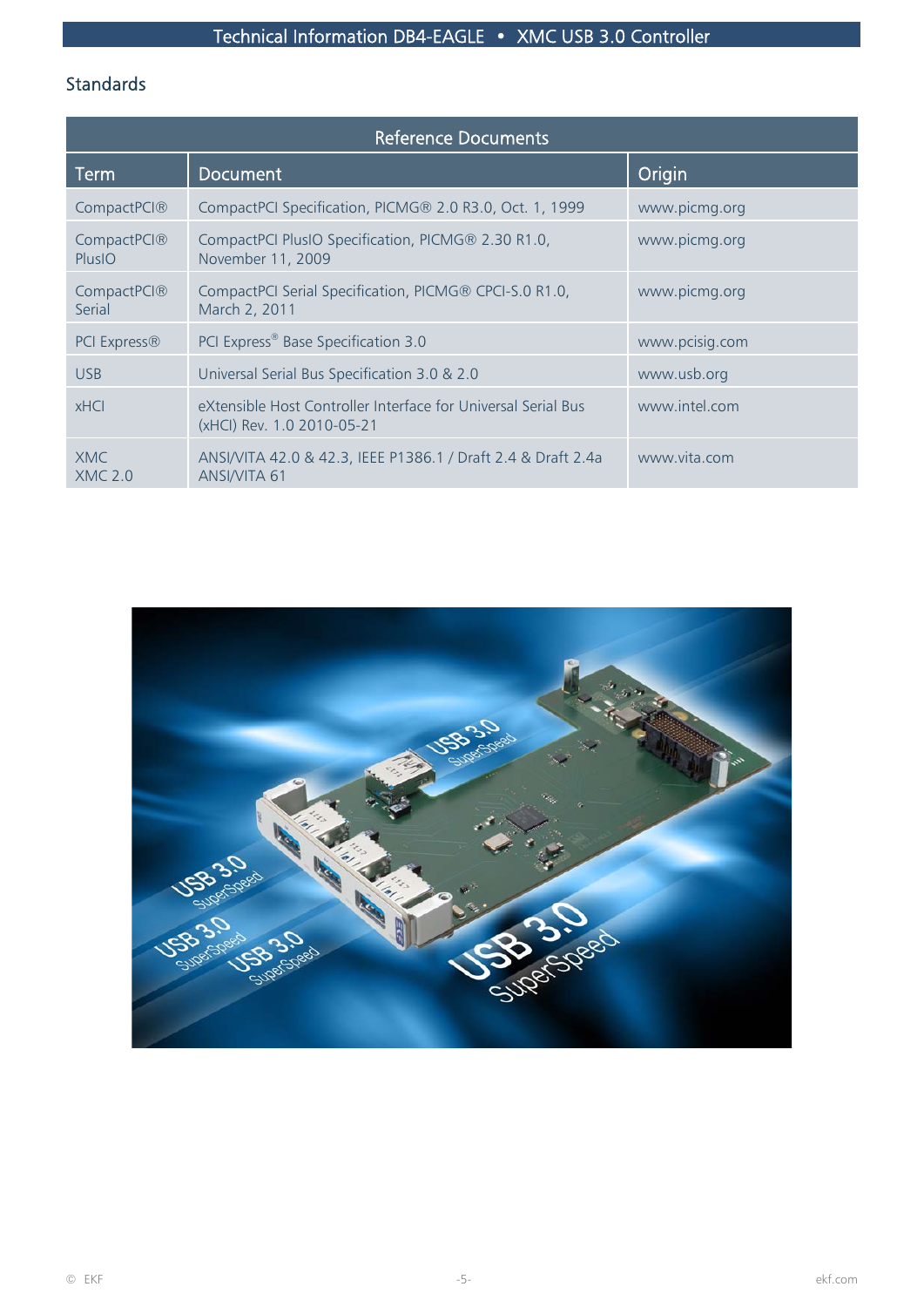### Technical Features

## Feature Summary

## Feature Summary

- Form factor XMC single-width mezzanine card 139mm x 74mm
- Stack height 10mm XMC to host
- Host I/F Connector P15 XMC PCI Express, single lane, single link
- < Option P15 connector according to XMC 2.0 (white housing)
- VPWR either  $+5V$  or  $+12V$  self-adjusting
- PCIe to quad-port USB 3.0 controller
- PCIe x1 Gen2 interface for optimum performance
- < USB 3.0 xHCI (eXtensible host controller interface) SuperSpeed
- USB 2.0 high-speed, full-speed, low-speed supported
- Three front bezel USB 3.0 type A receptacles for attachment of external devices
- < Option on-board USB 3.0 connector for system internal cabling
- **Designed & Manufactured in Germany**
- ISO 9001 Certified Quality Management
- < Long Term Availability
- < Coating, Sealing, Underfilling on Request
- RoHS compliant
- Operating temperature:  $-40^{\circ}$ C to  $+85^{\circ}$ C
- Storage temperature: -40 $^{\circ}$ C to +85 $^{\circ}$ C, max. gradient 5 $^{\circ}$ C/min
- < Humidity 5% ... 95% RH non condensing
- < Altitude -300m ... +3000m
- < Shock 15g 0.33ms, 6g 6ms
- < Vibration 1g 5-2000Hz
- < MTBF tbd
- ▶ EC Regulations EN55022, EN55024, EN60950-1 (UL60950-1/IEC60950-1)

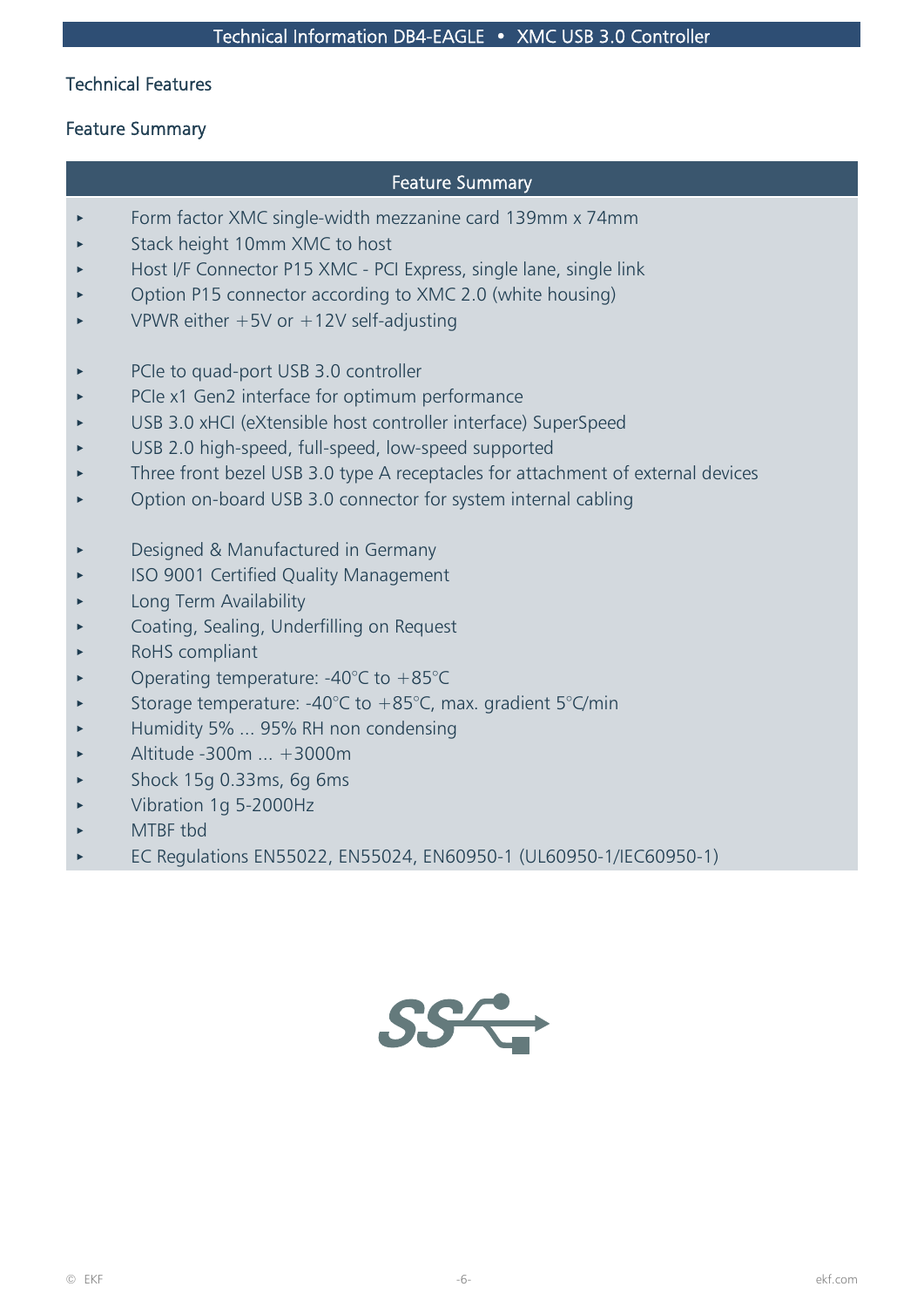#### Short Description

*The DB4-EAGLE is a XMC standard single-width mezzanine card, equipped with a PCI Express® to USB 3.0 quad-port controller. Three USB 3.0 receptacles are available from the front bezel for attachment of external USB 2.0 and USB 3.0 compliant devices. As an option, an additional USB 3.0 connector can be populated on-board, for system-internal usage.*

The USB controller supports all USB data transfer protocols on any connector, SuperSpeed (USB 3.0 xHCI) as well as highspeed, full-speed, and low-speed. Since the DB4-EAGLE requires only a single PCI Express® lane (Gen2 for optimum performance), the module can be combined with any XMC carrier card.



DB4-EAGLE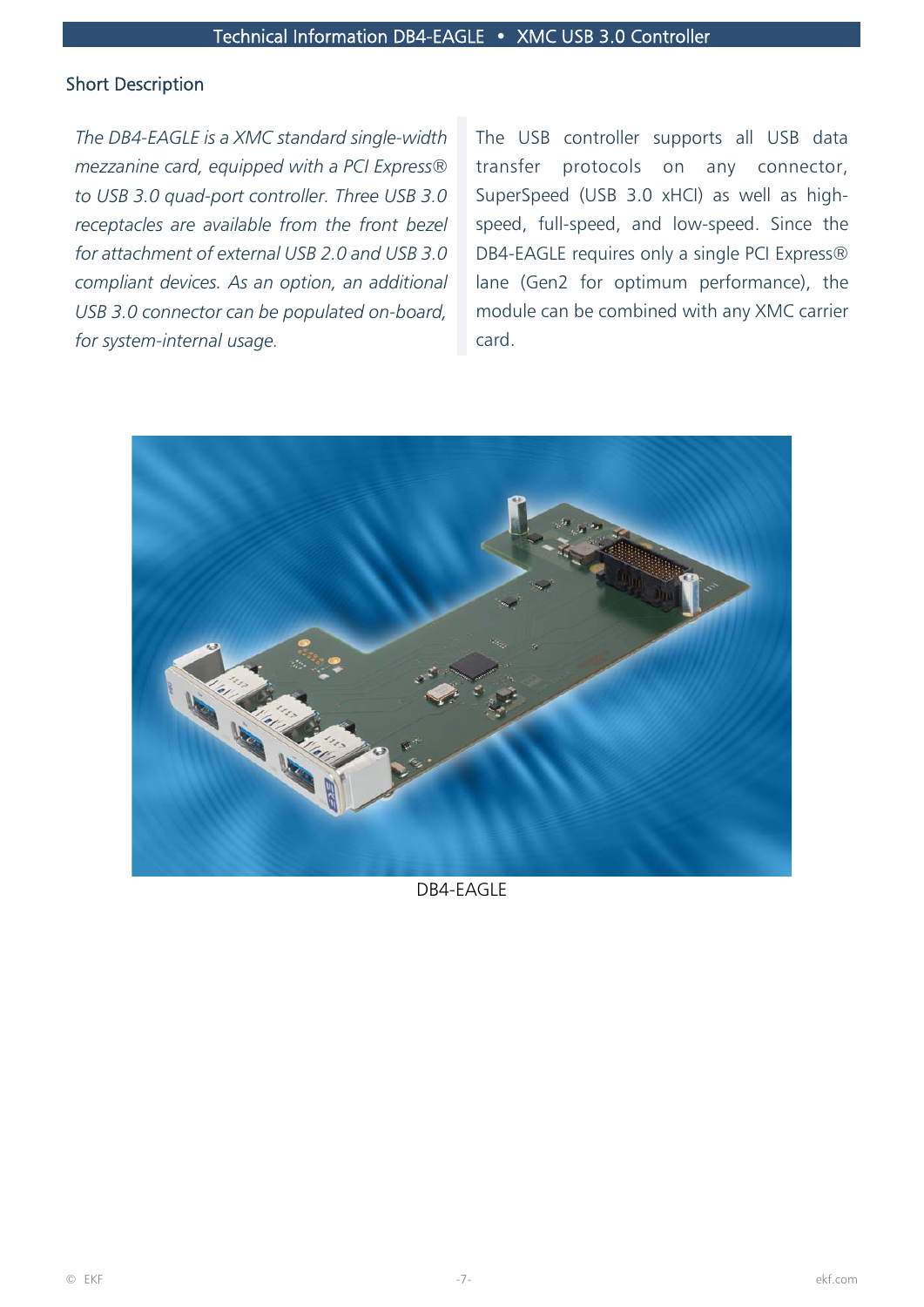#### Theory of Operation

The DB4-EAGLE is equipped with the TI TUSB7340 single chip PCI Express® to USB 3.0 bridge. The xHCI (SuperSpeed) compliant host controller supports up to four downstream ports. Each downstream port may be independently enabled and has individual power control and overcurrent detection.

SuperSpeed USB 3.0 offers ten times the data speed of USB 2.0 (5 Gbit/s compared to 480 Mbit/s). The bandwidth of the xHCI controller is shared over all TUSB7340 downstream ports. Texas Instruments provides xHCI compliant Windows® drivers for download at www.ti.com/product/tusb7340#toolssoftware.



DB4-EAGLE w. Internal USB Connector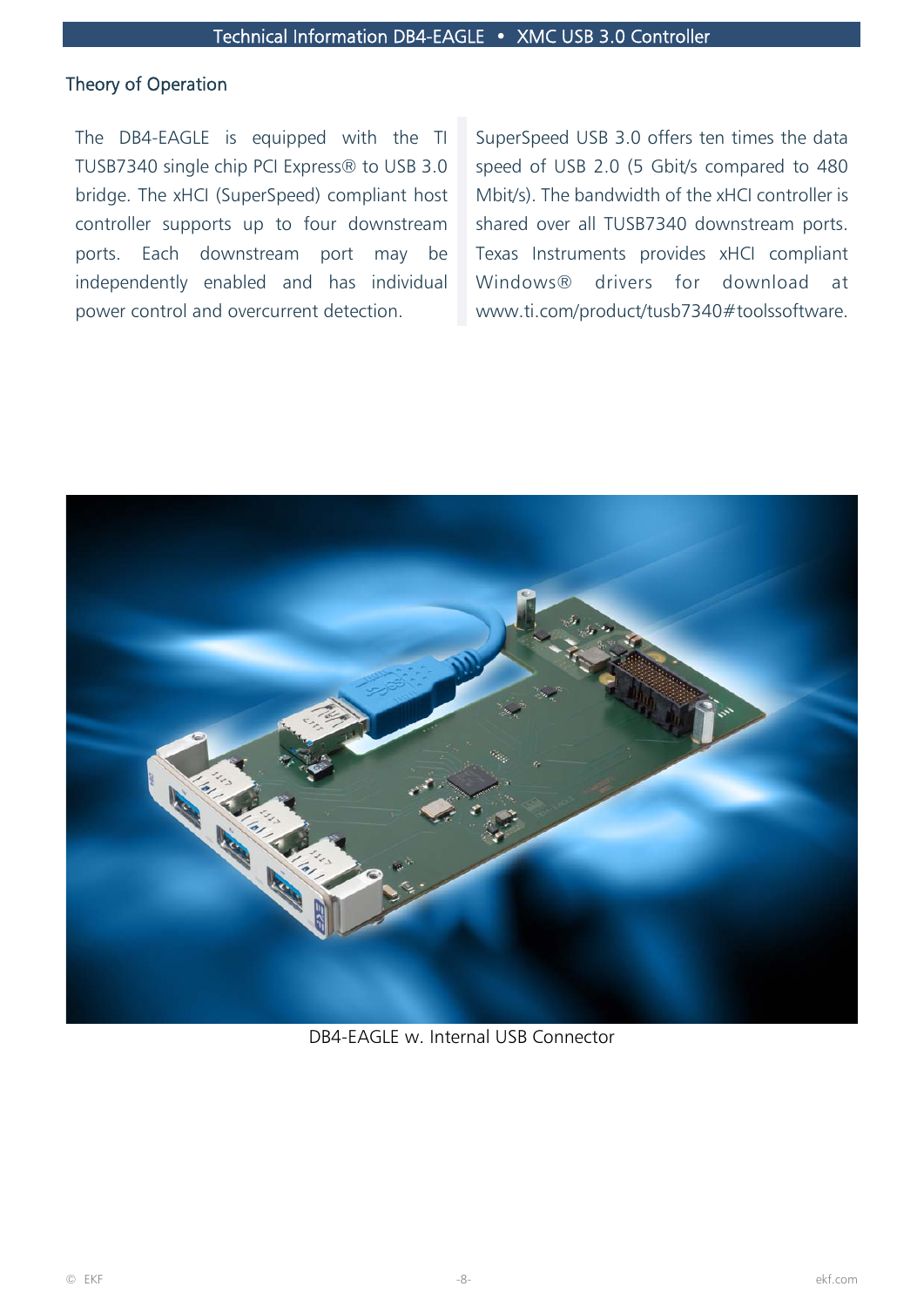## Block Diagram

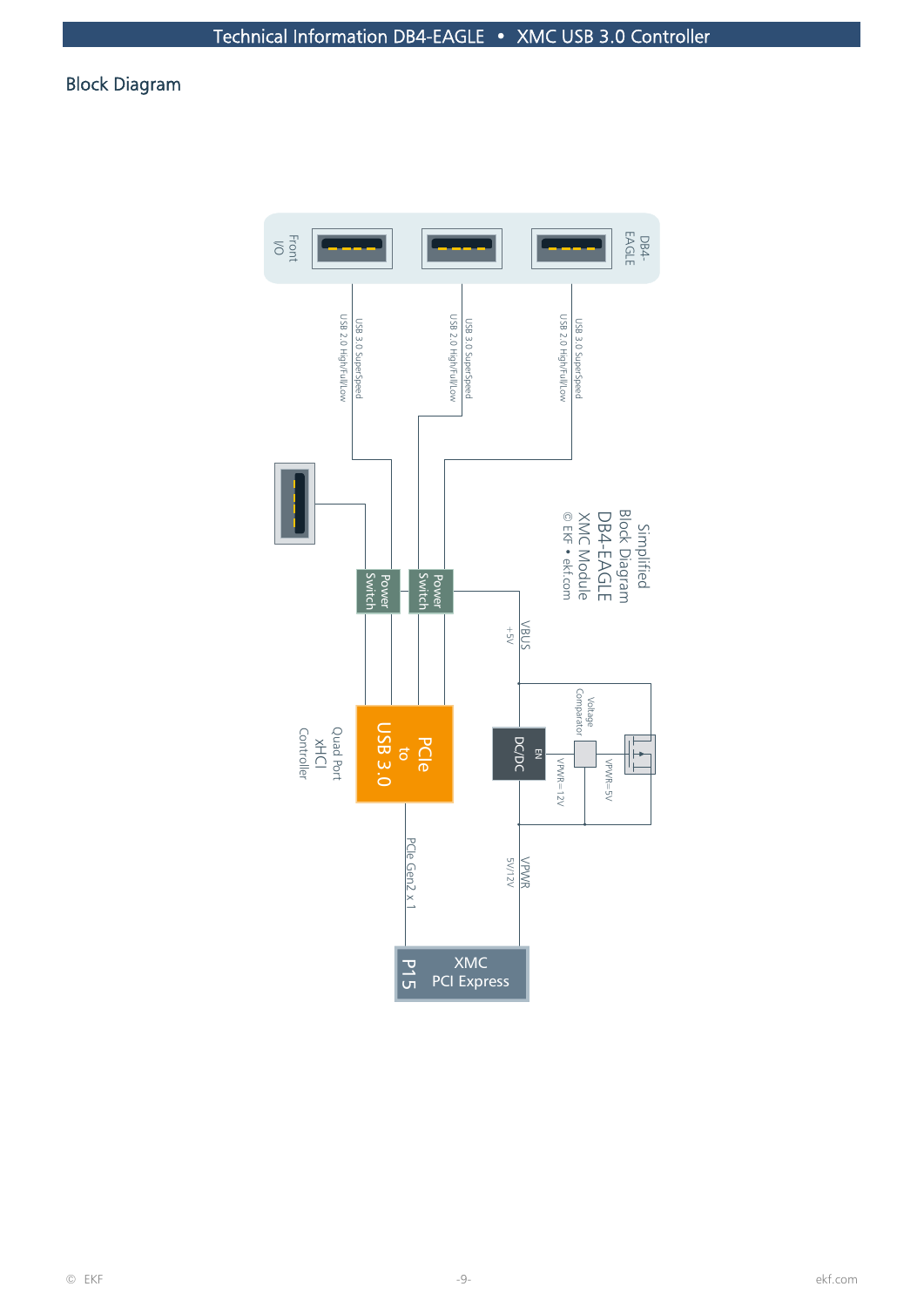## Top View



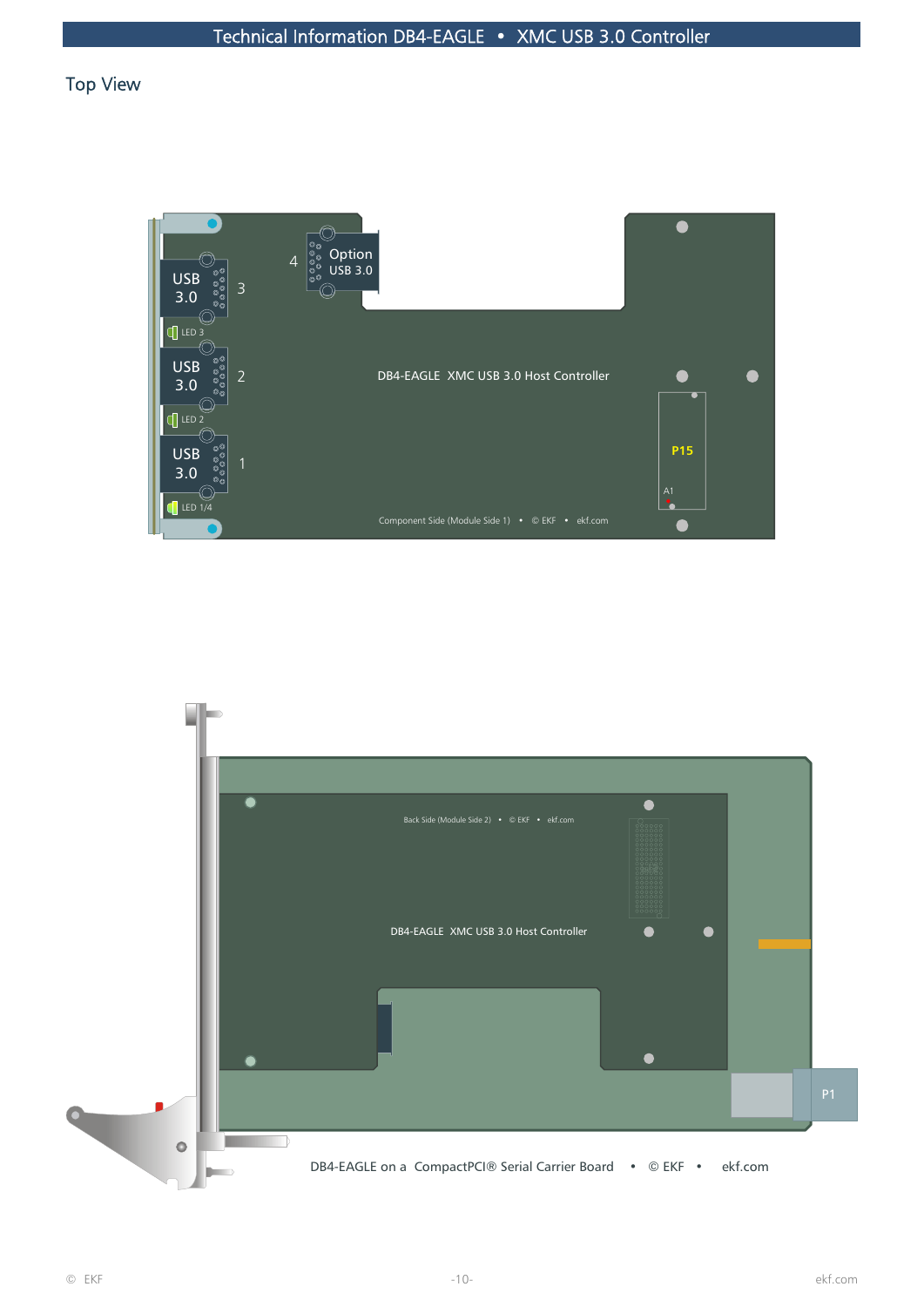

## Bottom View

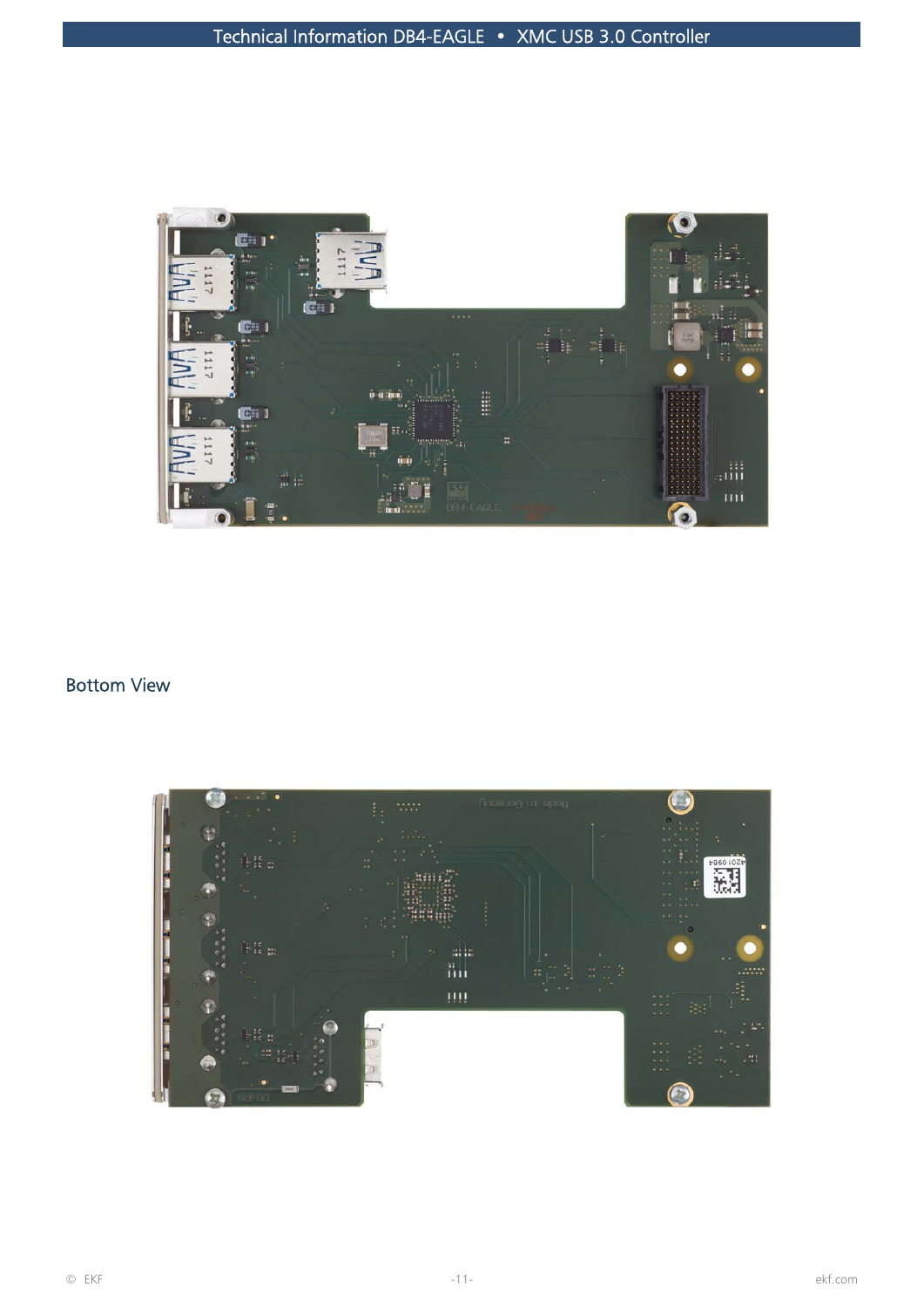#### Front Bezel



LEDs (green) are provided as USB VBUS (+5V) indicator, associated to the particular receptacles. The upper bicolour LED is in addition assigned to the optional internal USB connector (yellow). Since VBUS is controlled by the USB driver software, the LEDs are lit when a connector is ready for use. Vice versa, a LED is off if the respective USB port is not initialized, intentionally switched off, or a short-circuit situation is detected, presented by the connected device.

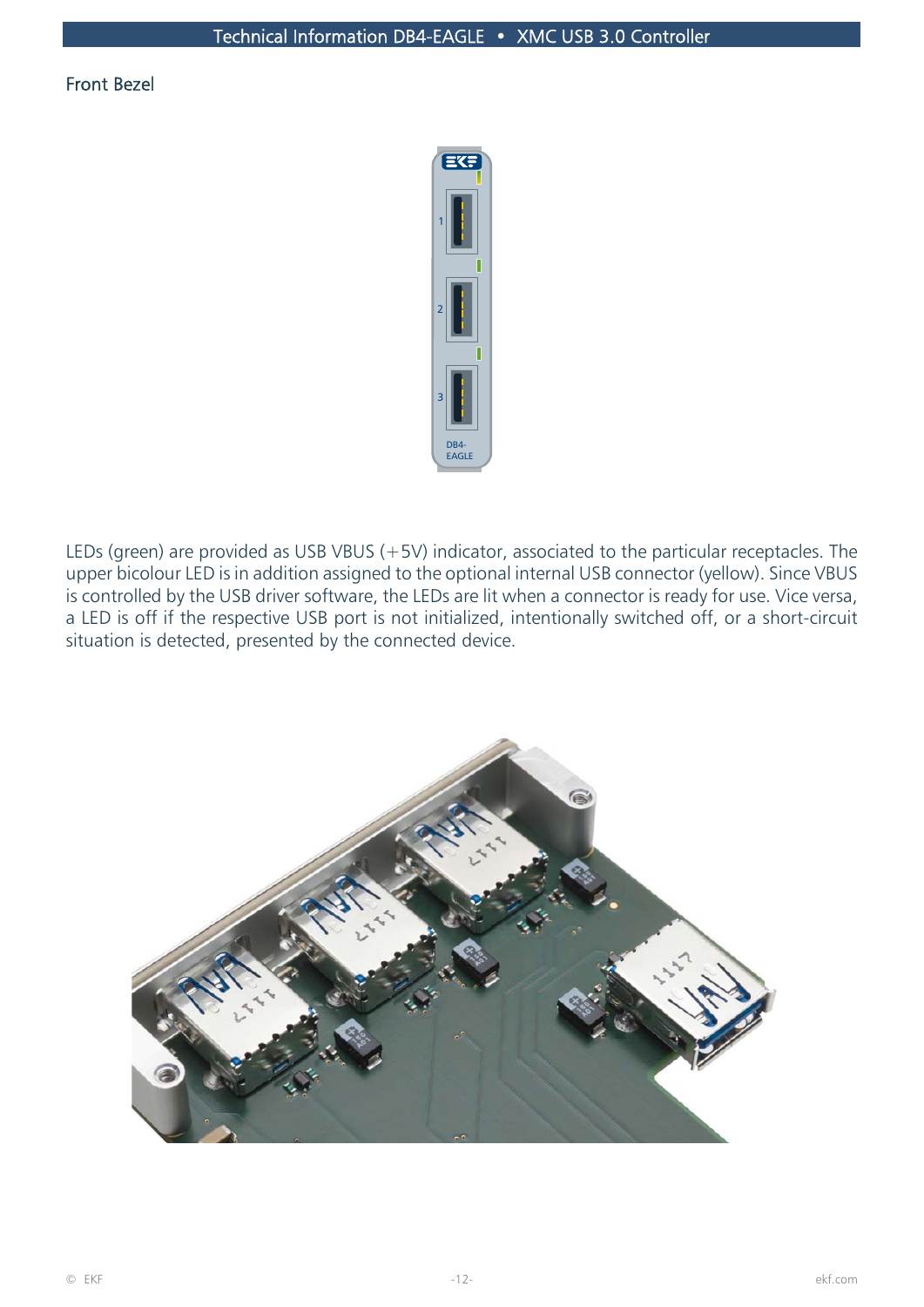### Installing and Replacing Components

## Before You Begin

## **Warnings**

The procedures in this chapter assume familiarity with the general terminology associated with industrial electronics and with safety practices and regulatory compliance required for using and

the power switch is in its off state.



modifying electronic equipment. Disconnect the system from its power source and from any telecommunication links, networks or  $\sum$  modems before performing any of the procedures described in this chapter. Failure  $\left| \int_{\mathbb{R}} \int_{\mathbb{R}} f(x) dx \right|$  bo disconnect power, or telecommunication links before you open the system or perform  $\overline{\phantom{a}}$  any procedures can result in personal injury or equipment damage. Some parts of the system can continue to operate even though

## **Caution**

Electrostatic discharge (ESD) can damage components. Perform the procedures described in this

original ESD protected packaging. Retain the original packaging (antistatic bag and



chapter only at an ESD workstation. If such a station is not available, you can provide some ESD protection by wearing an **A** antistatic wrist strap and attaching it to a metal part of the system chassis or board  $\left( \mathbb{R}^{\bullet} \right)$  front panel. Store the board only in its

antistatic box) in case of returning the board to EKF for repair.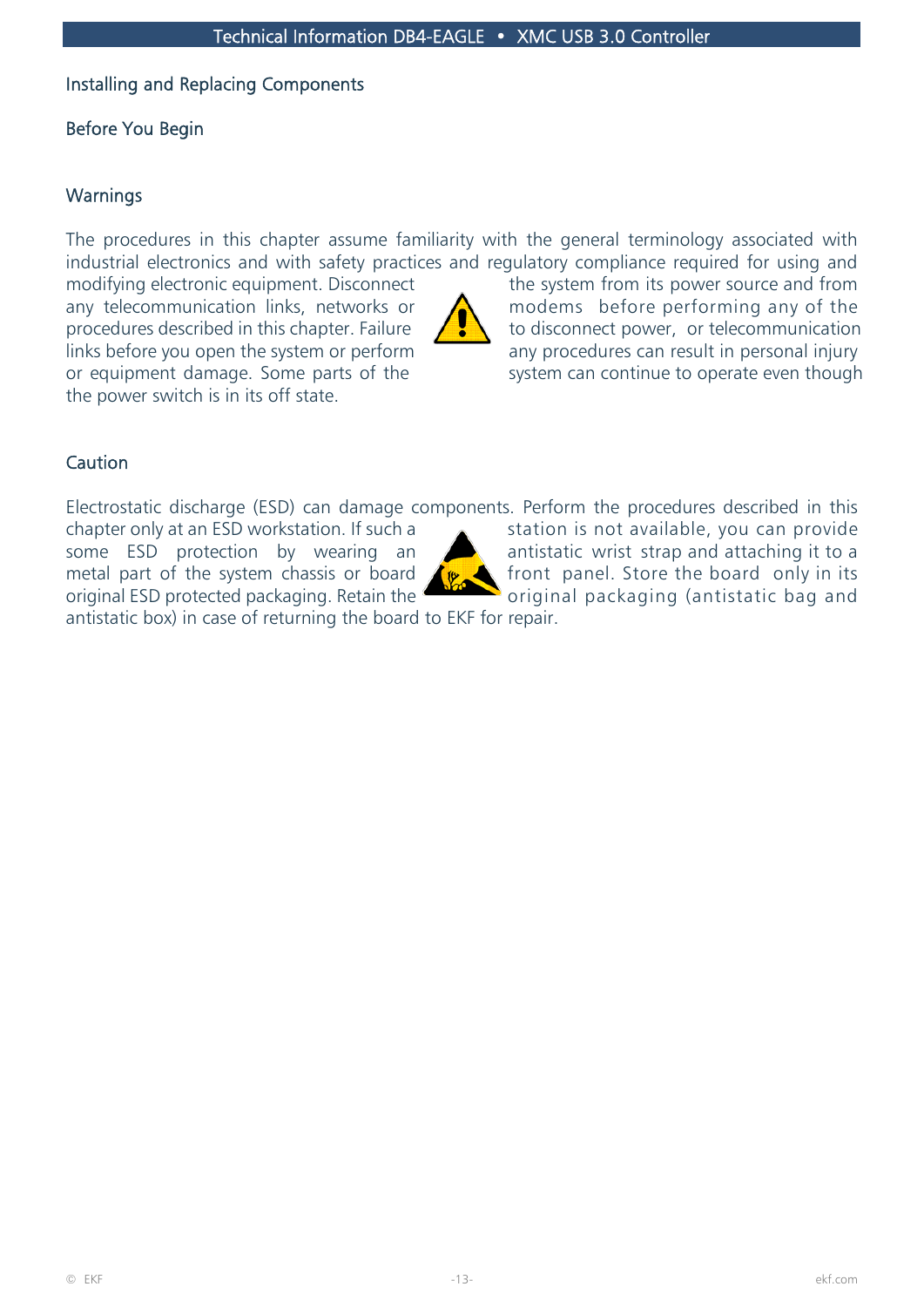#### Installing the Board Assembly

#### Warning

This procedure should be done only by qualified technical personnel. Disconnect the system from its power source before doing the procedures described here. Failure to disconnect power, or telecommunication links before you open the system or perform any procedures can result in personal injury or equipment damage.

Typically you will perform the following steps:

- Switch off the system, remove the AC power cord
- Attach your antistatic wrist strap to a metallic part of the system



- Remove the board packaging, be sure to touch the board only at the front panel
- Identify the related CompactPCI slot (peripheral slot for I/O boards, system slot for CPU boards, with the system slot typically most right or most left to the backplane)
- Insert card carefully (be sure not to damage components mounted on the bottom side of the board by scratching neighboured front panels)
- A card with onboard connectors requires attachment of associated cabling now
- Lock the ejector lever, fix screws at the front panel (top/bottom)
- Retain original packaging in case of return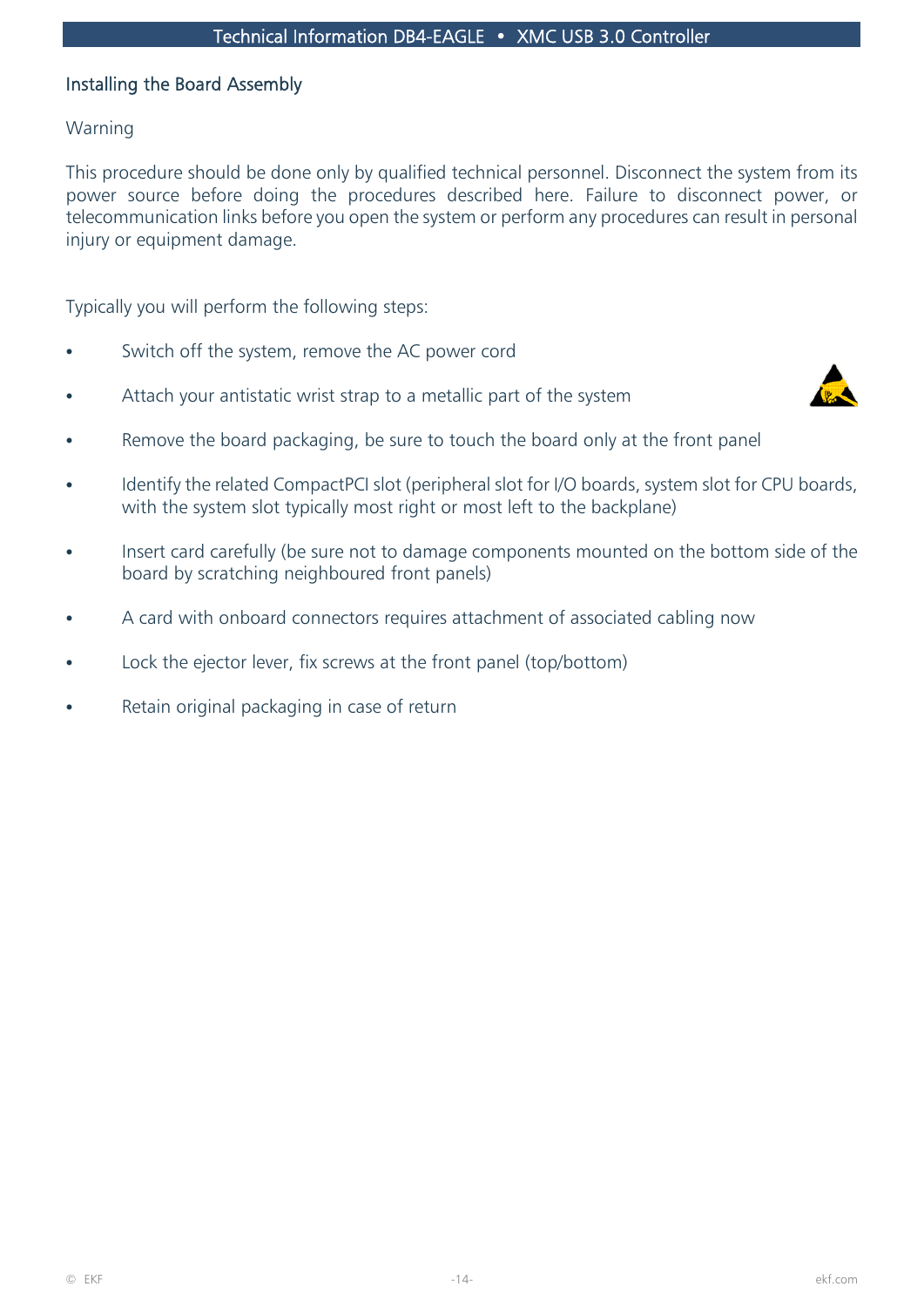#### Removing the Board Assembly

#### Warning

This procedure should be done only by qualified technical personnel. Disconnect the system from its power source before doing the procedures described here. Failure to disconnect power, or telecommunication links before you open the system or perform any procedures can result in personal injury or equipment damage.

Typically you will perform the following steps:

- Switch off the system, remove the AC power cord
- Attach your antistatic wrist strap to a metallic part of the system
- 
- Identify the board, be sure to touch the board only at the front panel
- unfasten both front panel screws (top/bottom), unlock the ejector lever
- Remove any onboard cabling assembly
- Activate the ejector lever
- Remove the card carefully (be sure not to damage components mounted on the bottom side of the board by scratching neighboured front panels)
- Store board in the original packaging, do not touch any components, hold the board at the front panel only

#### Warning

Do not expose the card to fire. Battery cells and other components could explode and cause personal injury.

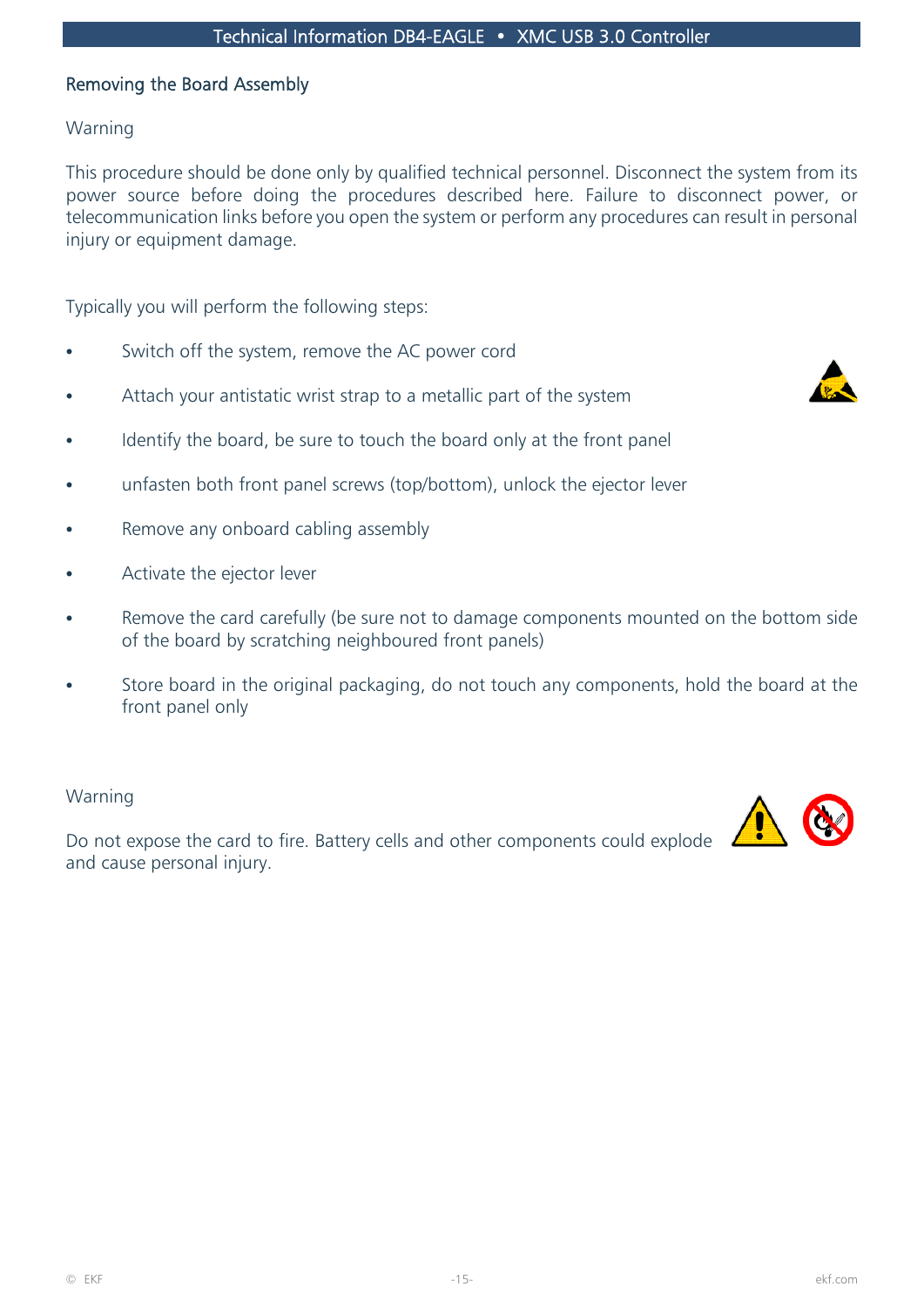#### EMC Recommendations

In order to comply with the CE regulations for EMC, it is mandatory to observe the following rules:

- The chassis or rack including other boards in use must comply entirely with CE
- Close all board slots not in use with a blind front panel
- Front panels must be fastened by built-in screws
- Cover any unused front panel mounted connector with a shielding cap
- External communications cable assemblies must be shielded (shield connected only at one end of the cable)
- Use ferrite beads for cabling wherever appropriate
- Some connectors may require additional isolating parts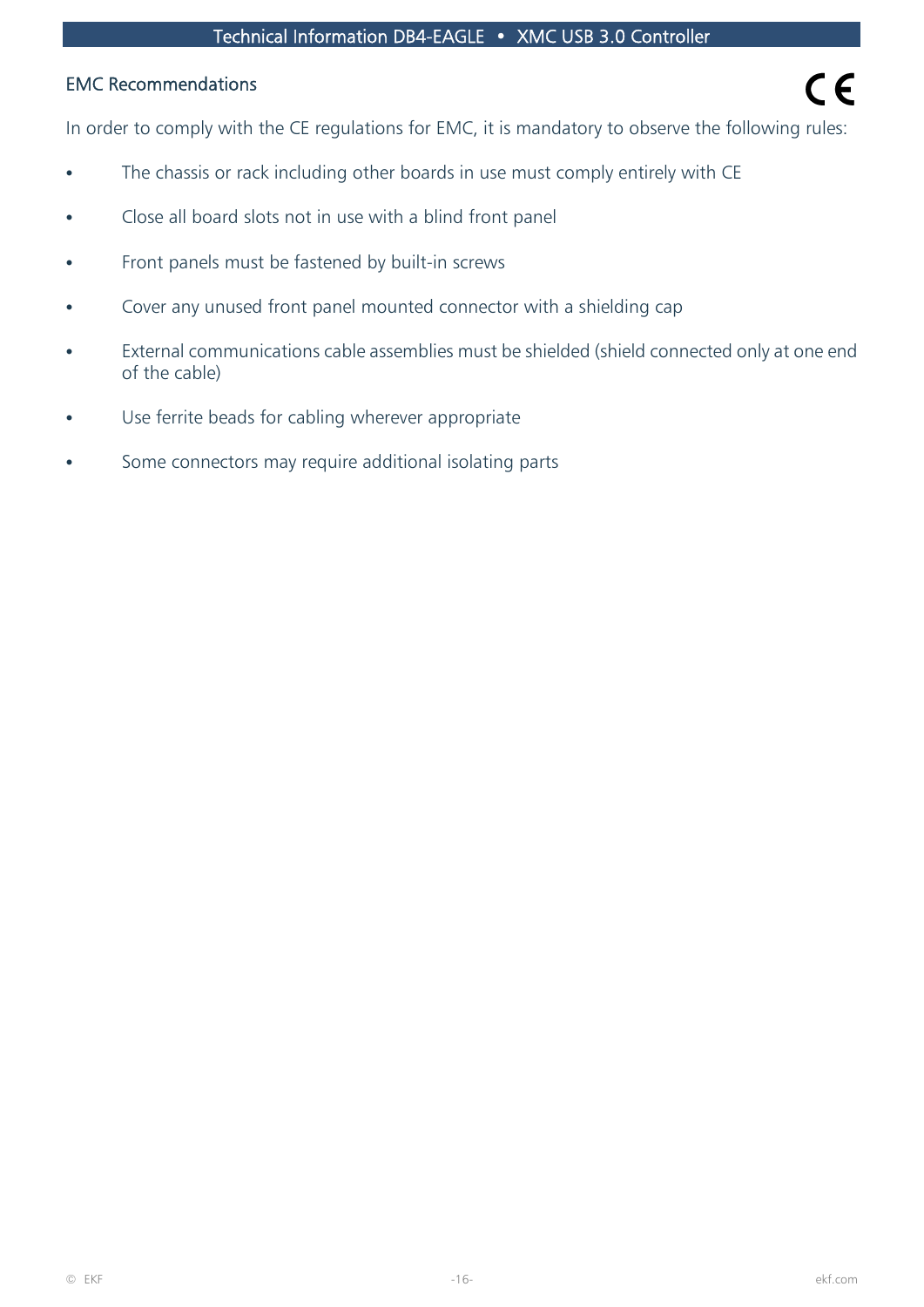#### Technical Reference - Connectors

#### USB 3.0 Connectors

The DB4-EAGLE is equipped with three front bezel receptacles for USB 3.0 or USB 2.0 type A cable connectors (USB root hub). When connected to USB 2.0 compliant devices, only the classic 4 contacts (data pair, +5V and GND) are in use. USB 3.0 devices in addition communicate via the SuperSpeed differential transmit and receive signal pairs, available across another 5 contact pins.



Each connector provides +5V (VBUS) for powering external devices. Electronic switches limit the maximum output current of each individual USB connector to a safe level. The VBUS power has been derived from the XMC module VPWR rail. Dependent of the XMC carrier card, the VPWR voltage can be either +5V or +12V. The DB4-EAGLE features an on-board voltage comparator to detect the VPWR voltage actually present. If VPWR is +5V, it is directly used to feed the USB power switches. If VPWR is  $+12V$ , a DC-DC converter from  $+12V$  to  $+5V$  on the DB4-EAGLE will be enabled instead.

The maximum total VBUS output current is predominantly limited by the VPWR resources of the XMC carrier card. The electronic switches used on the DB4-EAGLE for USB VBUS are rated at >2A current limit typically, which is suitable even for applications where heavy capacitive loads are likely to be encountered. In total, if the voltage on the VPWR pins is  $+5V$ , this would imply a maximum current of  $>8A$  to be delivered from the XMC carrier card. When the VPWR voltage is  $+12V$ , the total permanently available USB VBUS current is limited mainly by the DB4-EAGLE on-board DC-DC regulator to  $\sim$  4A maximum.

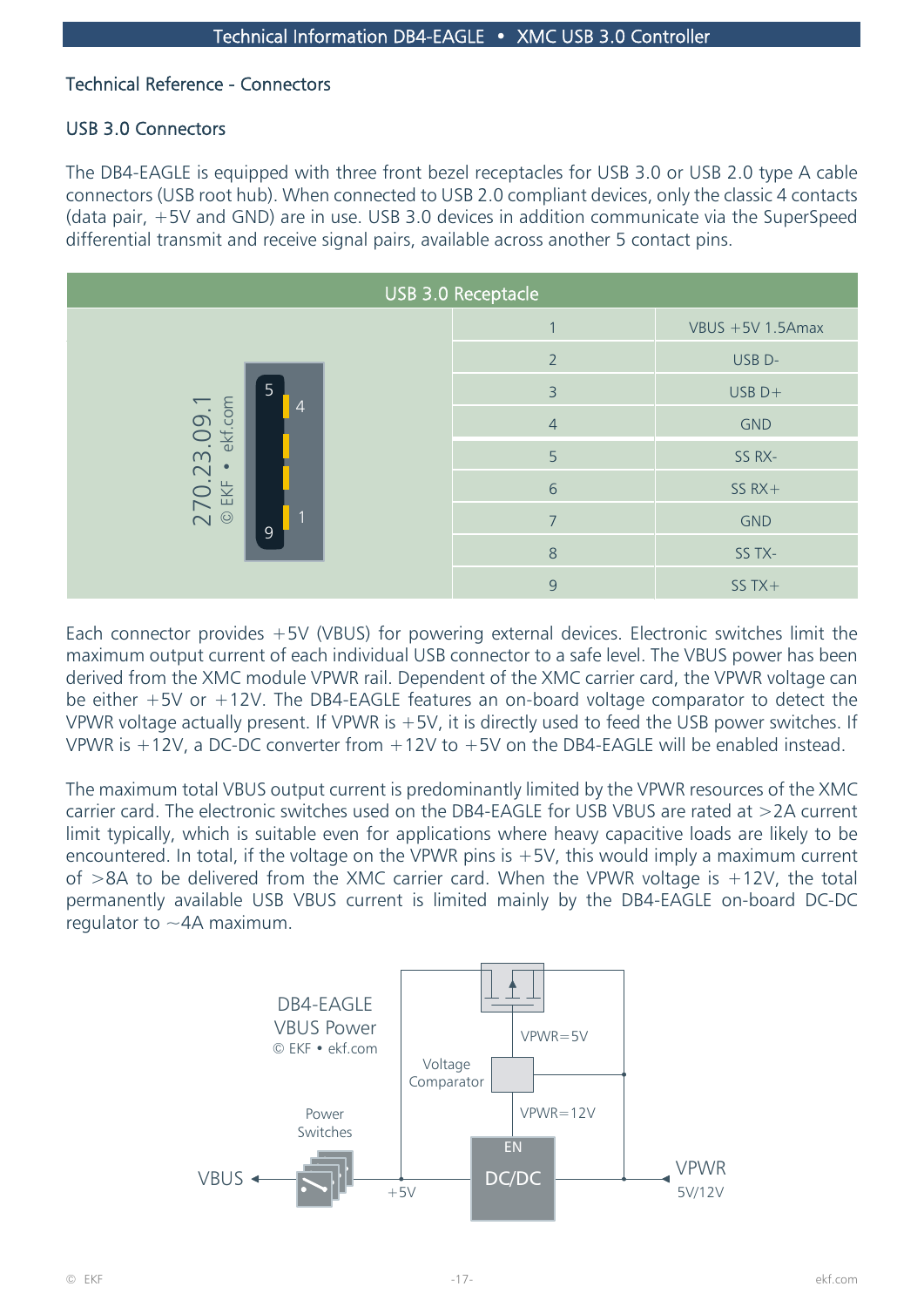

As an option, a 4<sup>th</sup> USB 3.0 connector may be populated on the DB4-EAGLE, for attachment of system internal devices. However, the connector height exceeds the XMC specification. In case of considering the additional on-board connector, the maximum component height on the carrier board must be checked first.

Vis-à-vis the optional 4th receptacle and associated USB 3.0 cable connector, a suitable landing zone would be required on the carrier board, with a maximum allowable component height of <2mm (the XMC specification allows for 4.7mm).

|                       | DB4-EAGLE on a CPCI Carrier Board - Sectional Drawing • © EKF • ekf.com |               |             |
|-----------------------|-------------------------------------------------------------------------|---------------|-------------|
|                       | XMC Module Back Side (XMC Side 2)                                       | XMC Board     |             |
| Front $I/C$<br>USB3.0 | XMC Module Component Side (XMC Side 1)<br>Option USB 3.0                | 10mm<br>Stack |             |
|                       | Carrier Board Component Area (Host Side 1)                              | Height        | Carrier PCB |
|                       |                                                                         |               |             |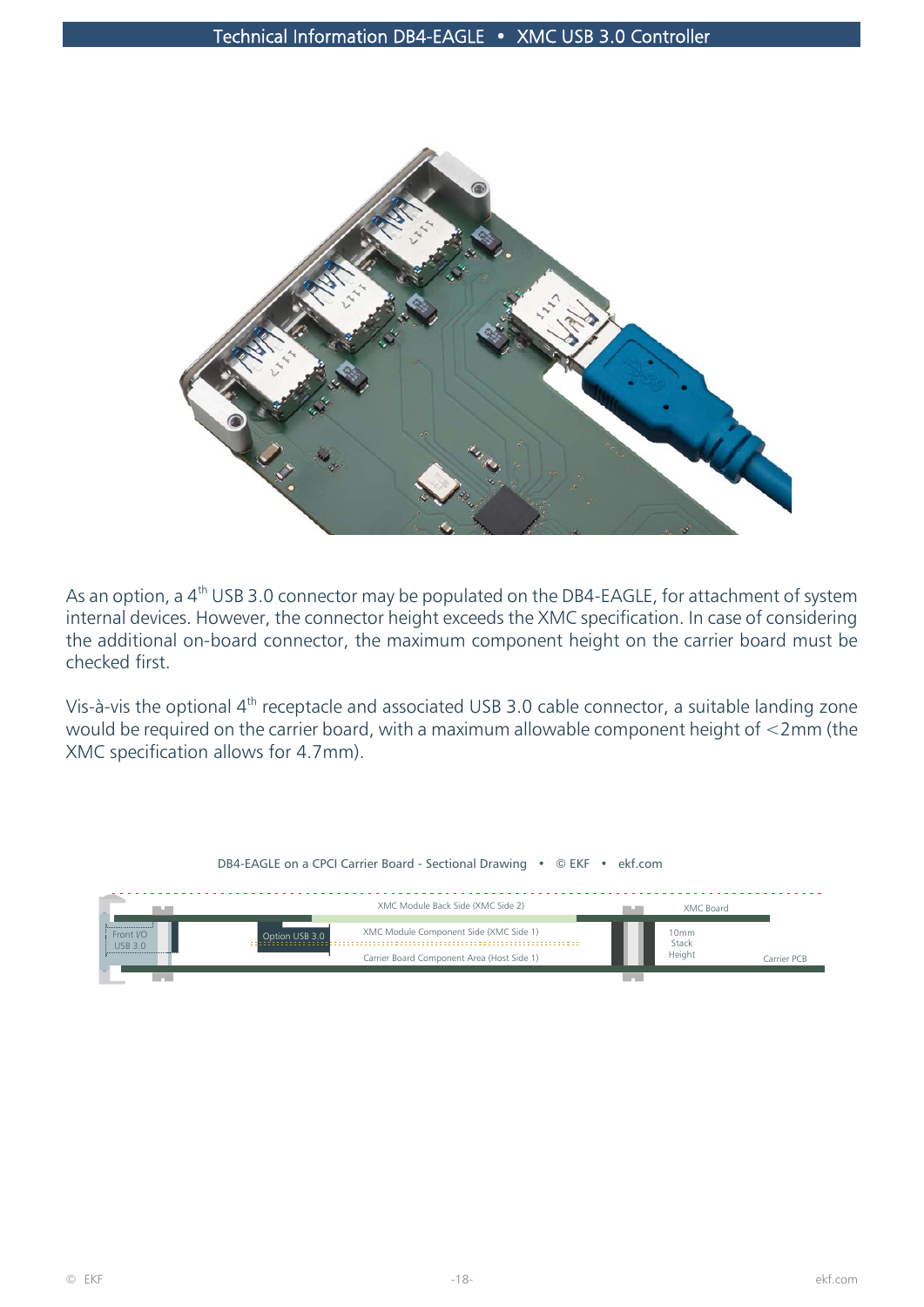

Check Landing Zone for Internal USB3 Cable Assembly



DB4-EAGLE on a SK2-SESSION CompactPCI® Serial Carrier Card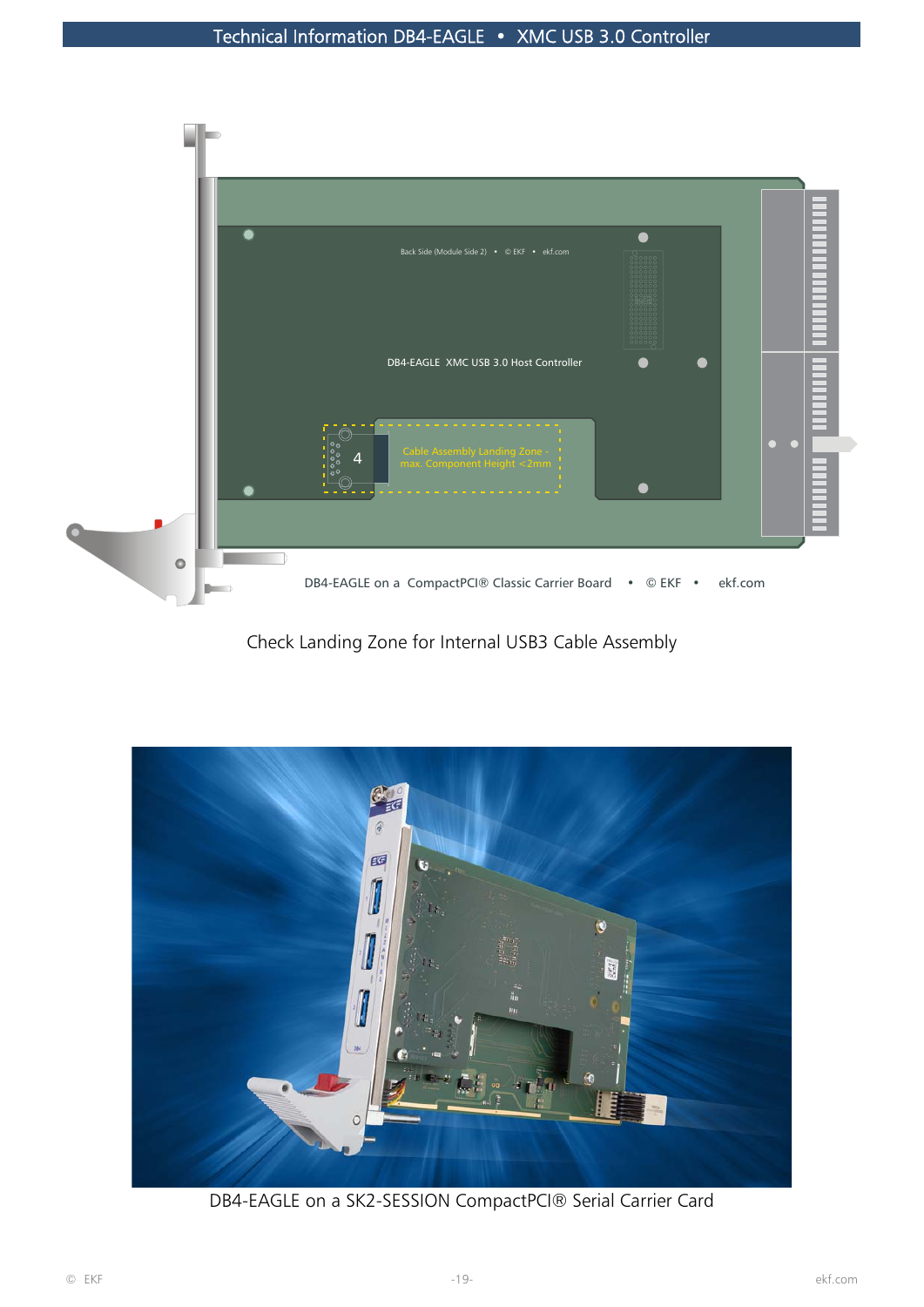#### P15 Mezzanine Connector

The DB4-EAGLE is equipped with a high speed XMC mezzanine connector P15, mating with the host board J15 and establishing the data path (PCI Express®) and power link to the carrier. The pin assignment of P15/J15 is specified by VITA 42.3. The DB4-EAGLE is organized as single-lane single-link PCI Express® device.



ANSI/VITA 42.3 defines a primary XMC connector P15, which is mandatory (for PCIe fabric), and a secondary XMC connector P16, which is optional (either fabric or user I/O). The DB4-EAGLE does not make use of P16. Suitable carrier cards are available from EKF, e.g. the SK2-SESSION CompactPCI® Serial XMC module carrier board.



SK2-SESSION • CompactPCI® Serial • XMC Module Carrier Board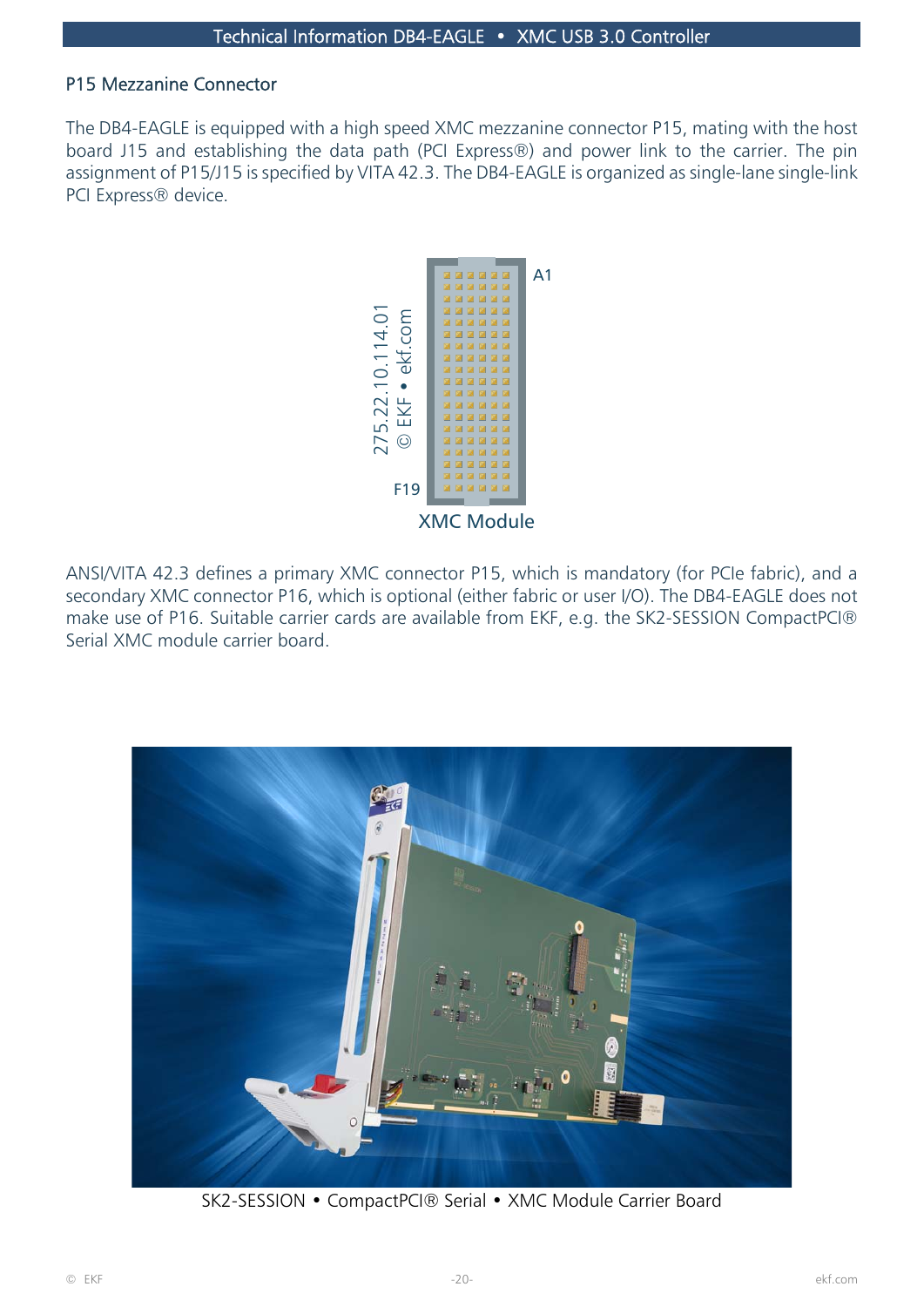As an option, the DB4-EAGLE can be equipped with a P15 connector according to the XMC 2.0 style, as defined by VITA 61.0. Carrier card and module connectors J15/P15 must match - VITA 61 and VITA 42 XMC connectors are not intermateable. Both connector styles can be easily distinguished from each other by the connector body colour as visual key.

> $Black = VITA 42 XML$ Off-white  $=$  VITA 61 XMC 2.0



XMC Connector P15 XMC Connector J15





XMC 2.0 Connector P15 XMC 2.0 Connector J15

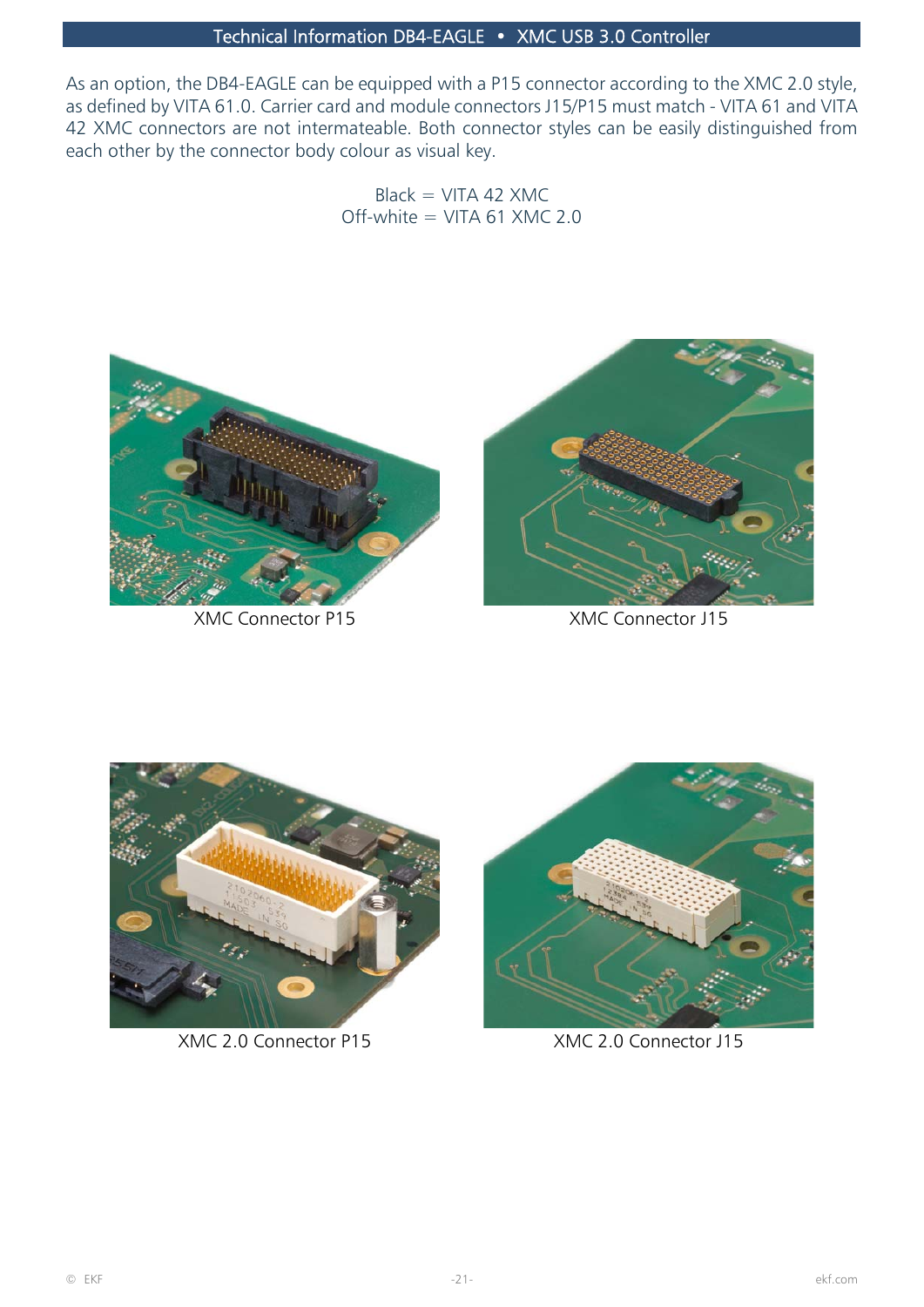| XMC Connector P15 - PCIe Fabric • EKF Part No. 275.22.10.114.01 |                 |                 |                        |            |            |                      |
|-----------------------------------------------------------------|-----------------|-----------------|------------------------|------------|------------|----------------------|
|                                                                 | $\mathsf{A}$    | $\overline{B}$  | $\mathsf{C}$           | D          | E          | F                    |
| 1                                                               | PETOPO          | <b>PETONO</b>   | $+3.3V$                | PETOP1     | PETON1     | $VPWR$ <sup>2)</sup> |
| $\overline{2}$                                                  | <b>GND</b>      | <b>GND</b>      | TRST $#$ <sup>1)</sup> | <b>GND</b> | <b>GND</b> | MRSTI#               |
| 3                                                               | PETOP2          | PETON2          | $+3.3V$                | PETOP3     | PETON3     | $VPWR$ <sup>2)</sup> |
| $\overline{4}$                                                  | <b>GND</b>      | <b>GND</b>      | <b>TCK</b>             | <b>GND</b> | <b>GND</b> | MRSTO#               |
| 5                                                               | PETOP4          | PETON4          | $+3.3V$                | PETOP5     | PETON5     | $VPWR$ <sup>2)</sup> |
| 6                                                               | <b>GND</b>      | <b>GND</b>      | <b>TMS</b>             | <b>GND</b> | <b>GND</b> | $+12V$               |
| 7                                                               | PETOP6          | PETON6          | $+3.3V$                | PETOP7     | PETON7     | VPWR <sup>2</sup>    |
| 8                                                               | <b>GND</b>      | <b>GND</b>      | TDI                    | <b>GND</b> | <b>GND</b> | $-12V$               |
| $\overline{9}$                                                  | <b>RFU</b>      | <b>RFU</b>      | <b>RFU</b>             | <b>RFU</b> | <b>RFU</b> | $VPWR$ <sup>2)</sup> |
| 10                                                              | <b>GND</b>      | <b>GND</b>      | <b>TDO</b>             | <b>GND</b> | <b>GND</b> | $GAO-1$              |
| 11                                                              | <b>PEROPO</b>   | <b>PERONO</b>   | MBIST#                 | PEROP1     | PERON1     | $VPWR$ <sup>2)</sup> |
| 12                                                              | <b>GND</b>      | <b>GND</b>      | $GA1^{-1}$             | <b>GND</b> | <b>GND</b> | MPRESENT#            |
| 13                                                              | PEROP2          | PERON2          | $+3.3V$ AUX            | PEROP3     | PERON3     | $VPWR$ <sup>2)</sup> |
| 14                                                              | <b>GND</b>      | <b>GND</b>      | $G A2$ <sup>1)</sup>   | <b>GND</b> | <b>GND</b> | $MSDA$ <sup>1)</sup> |
| 15                                                              | PEROP4          | PERON4          | <b>RFU</b>             | PEROP5     | PERON5     | $VPWR$ <sup>2)</sup> |
| 16                                                              | <b>GND</b>      | <b>GND</b>      | <b>MVMRO</b>           | <b>GND</b> | <b>GND</b> | $MSCL$ <sup>1)</sup> |
| 17                                                              | PEROP6          | PERON6          | <b>RFU</b>             | PFROP7     | PERON7     | <b>RFU</b>           |
| 18                                                              | <b>GND</b>      | <b>GND</b>      | <b>RFU</b>             | <b>GND</b> | <b>GND</b> | <b>RFU</b>           |
| 19                                                              | <b>CLKP XMC</b> | <b>CLKN XMC</b> | <b>RFU</b>             | WAKE#      | ROOT0#     | <b>RFU</b>           |

*pin positions printed italic/gray: reserved by specification / not connected*

## 1) Serial EEPROM not populated by default (no IPMI)

## 2) VPWR is required for USB BusPower, +12V or +5V self-adjusting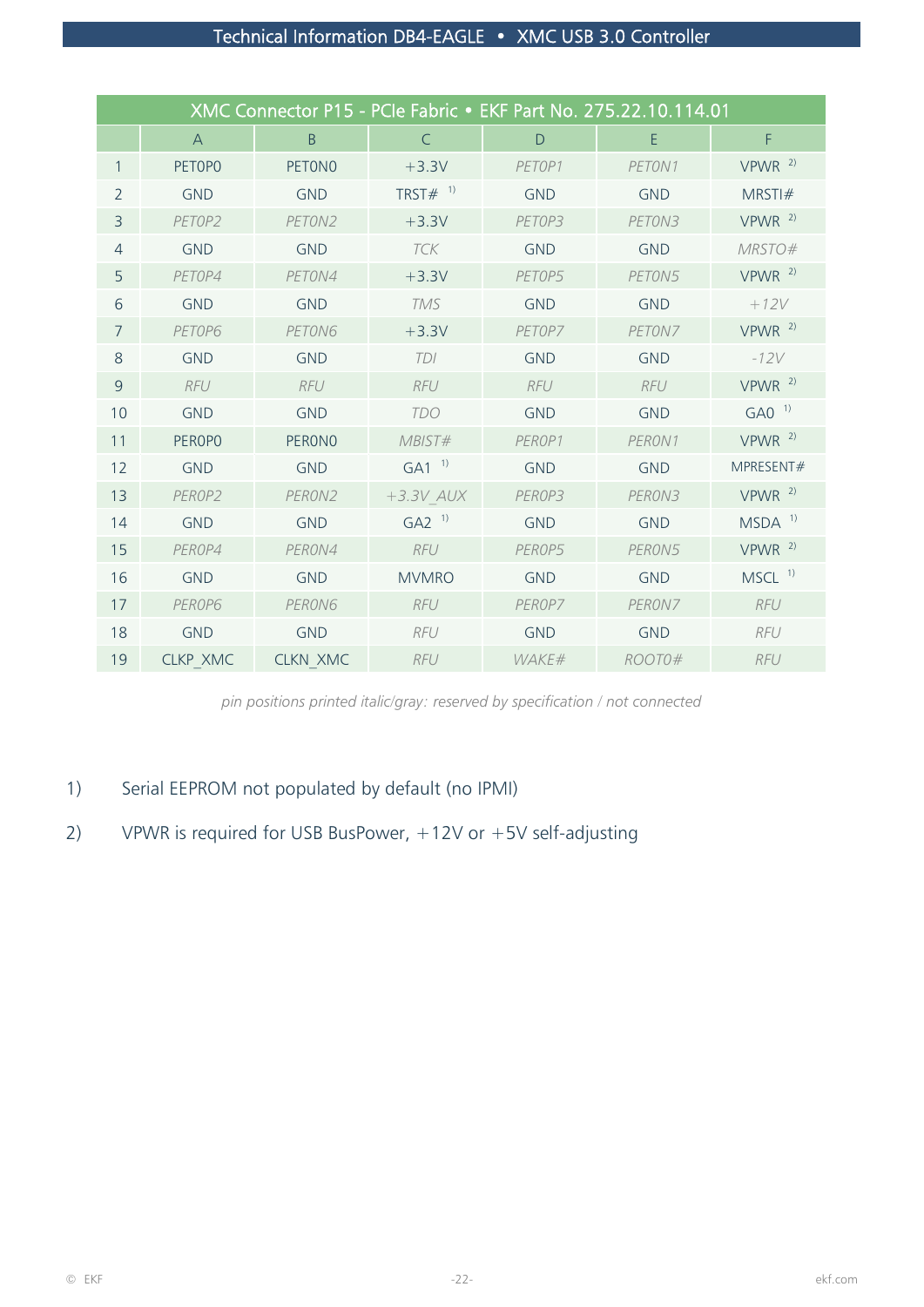#### **Drivers**

As of current (2012-04), some operating systems such as Ubuntu Linux provide already suitable drivers for the TUSB7340 quad port XHCI controller, unlike Windows® 7. Hence, Windows® drivers must be installed first before taking the advantage of SuperSpeed USB. Texas Instruments provides xHCI compliant Windows® drivers for download at

www.ti.com/product/tusb7340#toolssoftware

#### **Schematics**

Complete circuit diagrams for this product are available for customers on request. Signing of a non-disclosure agreement would be needed. Please contact sales@ekf.de for details.

EKF reserves the right to refuse distribution of confidential information material for any reason that EKF may consider substantial.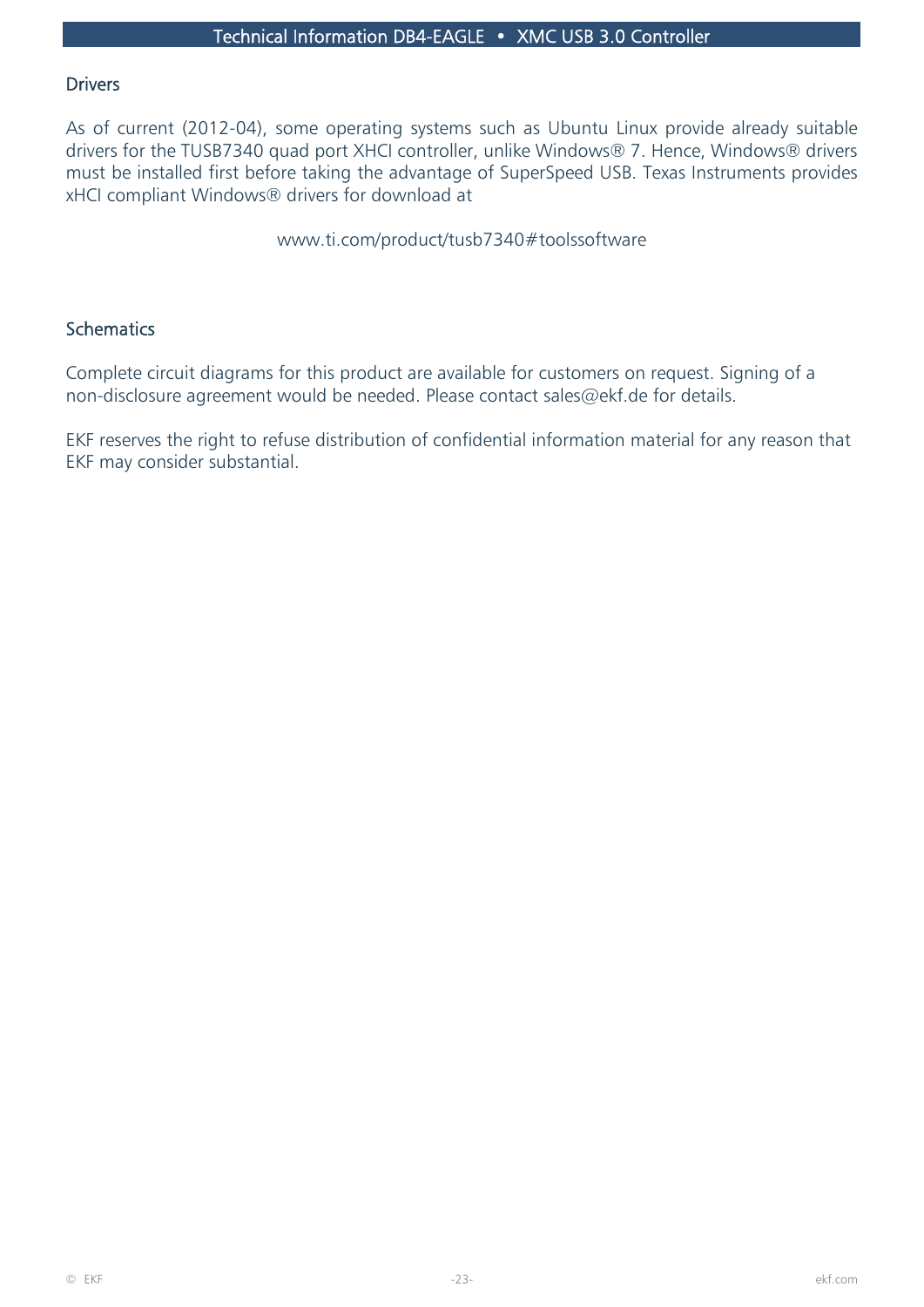

Internal Connector Option



DB4-EAGLE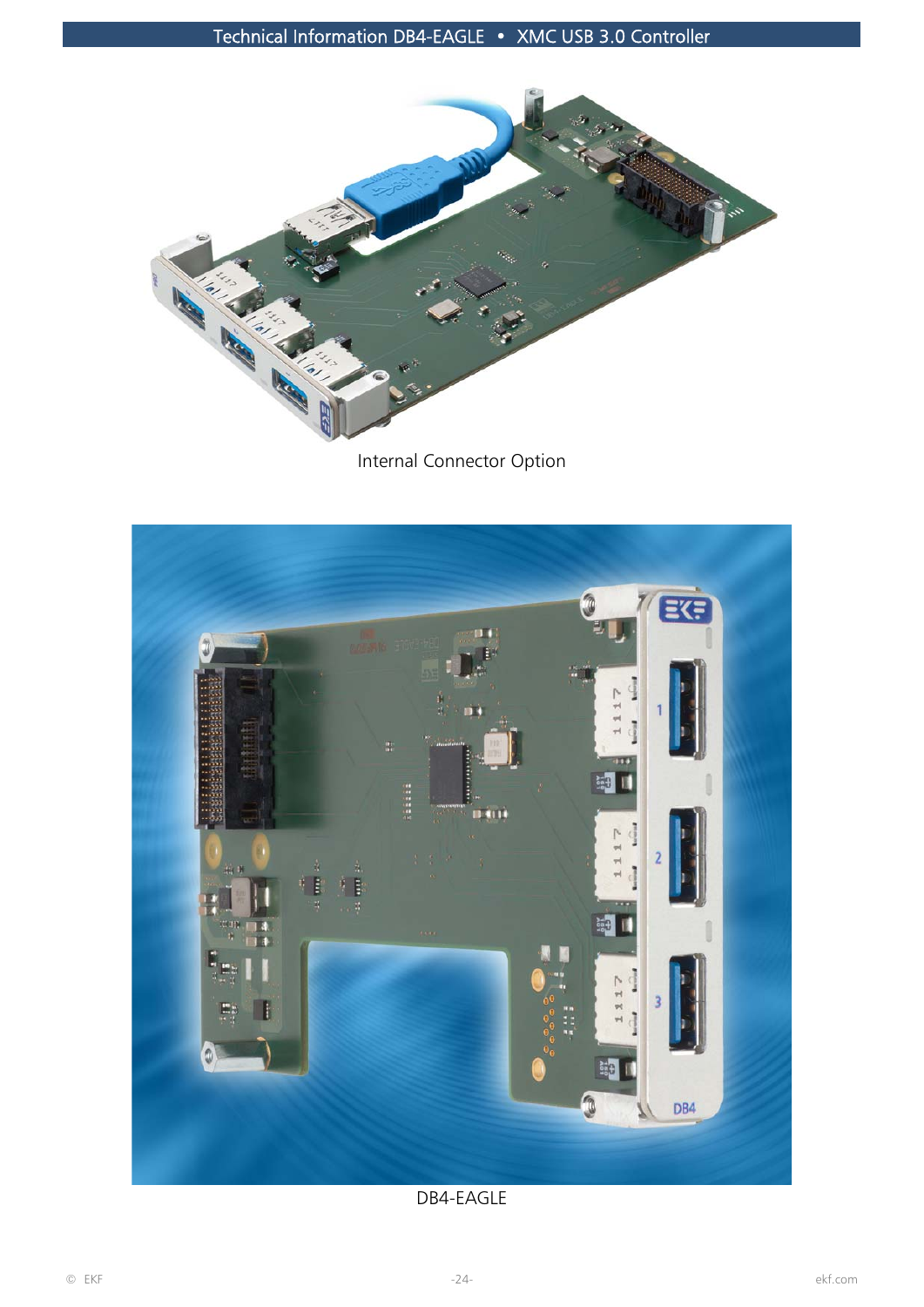

SK2-SESSION CompactPCI® Serial XMC Module Carrier Card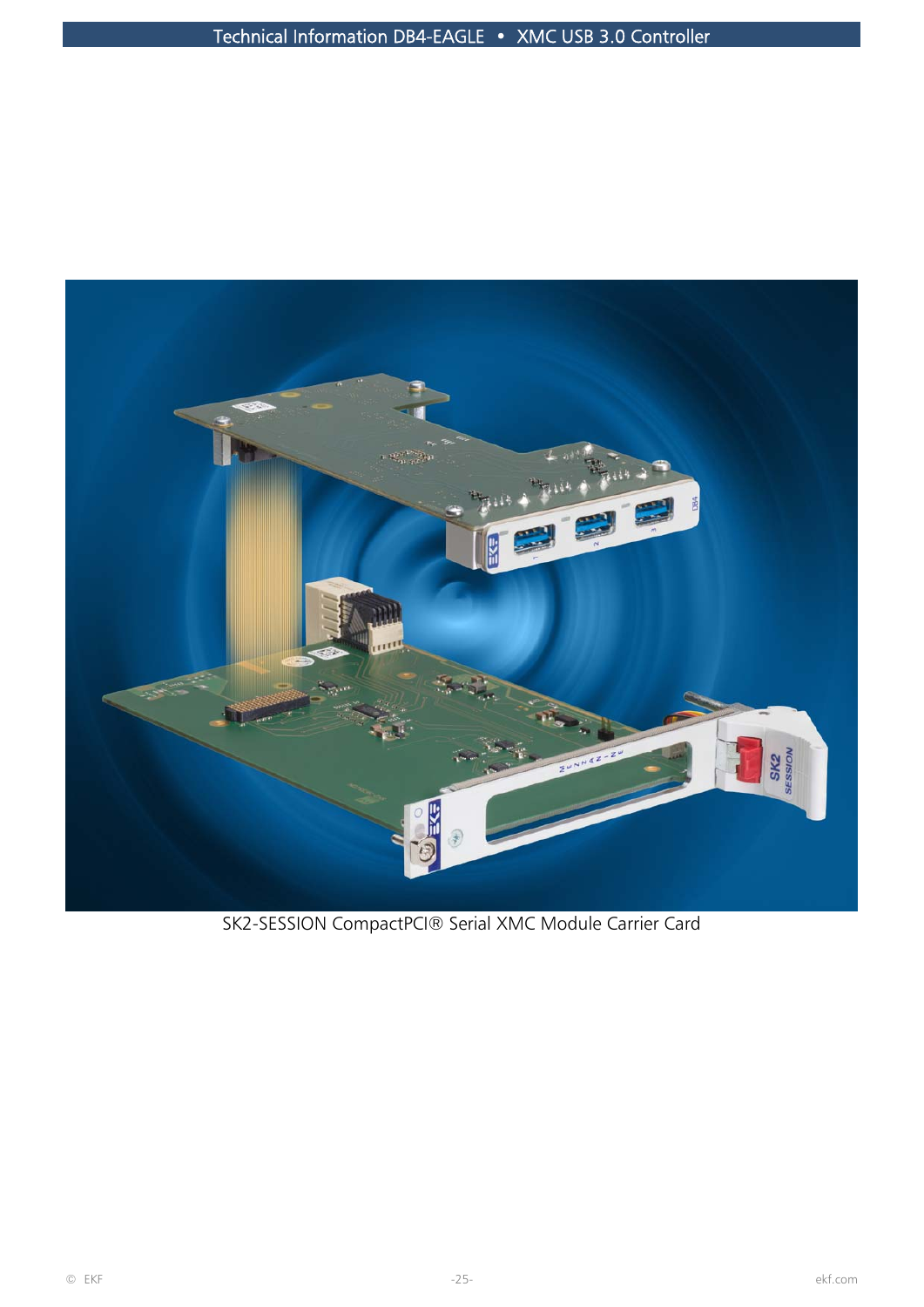

SK2-SESSION w. DB4-EAGLE